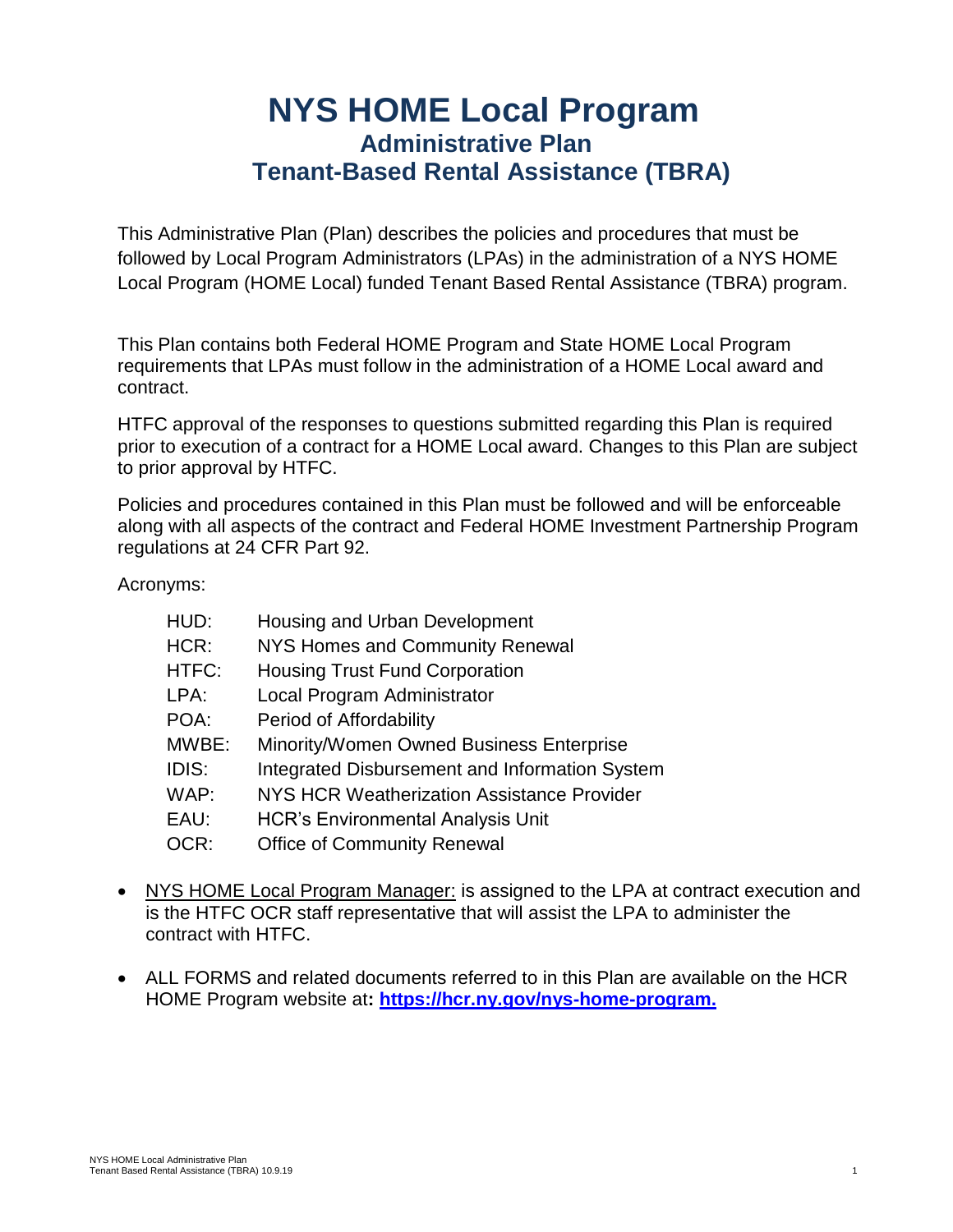# **Contents**

| $\mathbf 1$    |       |  |  |
|----------------|-------|--|--|
|                | 1.1   |  |  |
|                | 1.1.1 |  |  |
|                | 1.1.2 |  |  |
|                | 1.1.3 |  |  |
|                | 1.1.4 |  |  |
|                | 1.2   |  |  |
|                | 1.2.1 |  |  |
|                | 1.2.2 |  |  |
|                | 1.3   |  |  |
|                | 1.3.1 |  |  |
|                | 1.3.2 |  |  |
|                | 1.4   |  |  |
|                | 1.5   |  |  |
|                | 1.6   |  |  |
|                | 1.6.1 |  |  |
|                | 1.6.2 |  |  |
|                | 1.6.3 |  |  |
|                | 1.7   |  |  |
|                | 1.8   |  |  |
|                | 1.8.1 |  |  |
|                | 1.8.2 |  |  |
| $\overline{2}$ |       |  |  |
|                | 2.1   |  |  |
|                | 2.1.1 |  |  |
|                | 2.1.2 |  |  |
|                | 2.1.3 |  |  |
|                | 2.2   |  |  |
|                | 2.3   |  |  |
|                | 2.3.1 |  |  |
|                | 2.3.2 |  |  |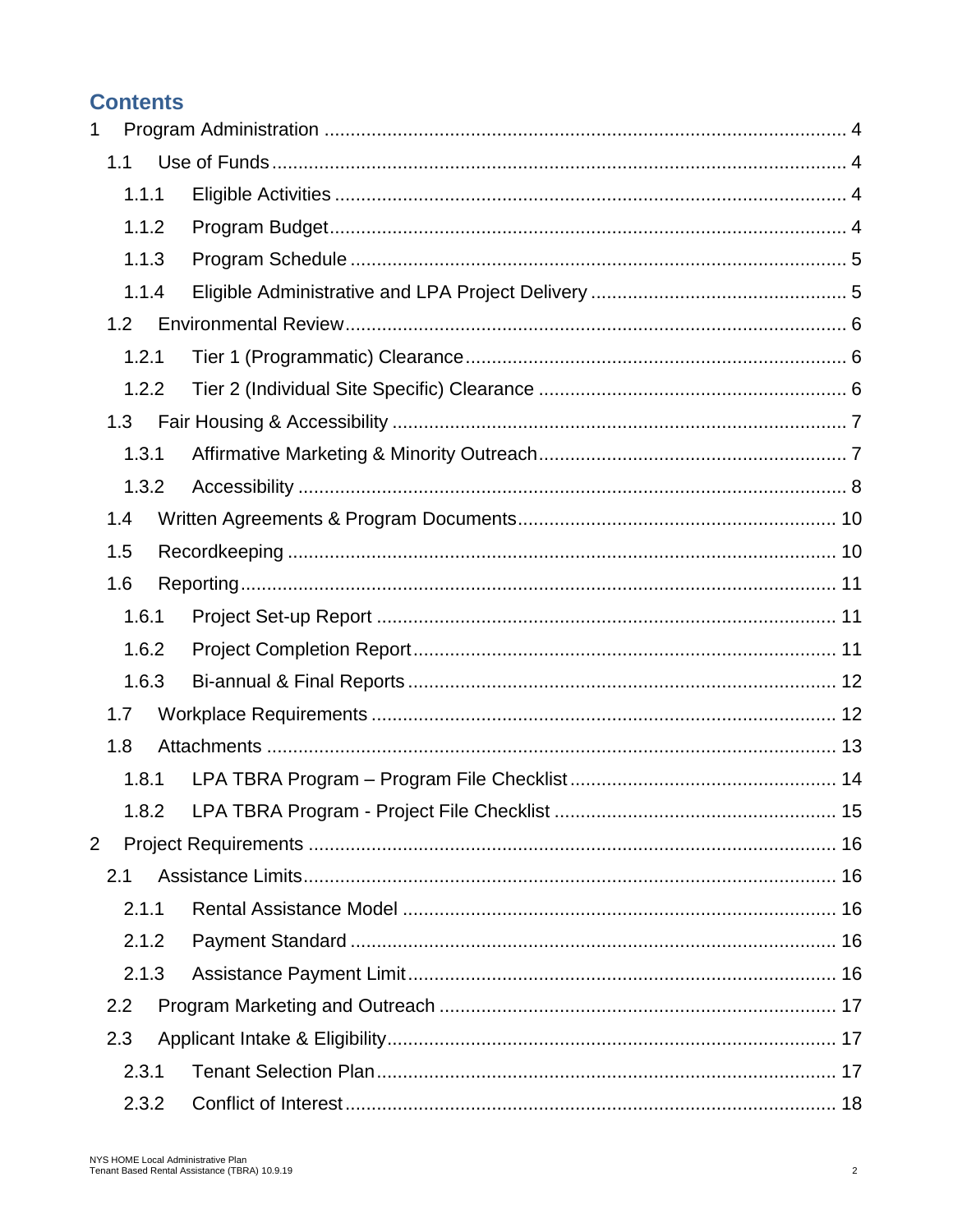|     | 2.3.3 |                                                                 |  |
|-----|-------|-----------------------------------------------------------------|--|
|     | 2.3.4 |                                                                 |  |
|     | 2.3.5 |                                                                 |  |
| 2.4 |       |                                                                 |  |
|     | 2.4.1 |                                                                 |  |
|     | 2.4.2 |                                                                 |  |
| 2.5 |       |                                                                 |  |
|     | 2.5.1 |                                                                 |  |
|     | 2.5.2 |                                                                 |  |
|     | 2.5.3 |                                                                 |  |
| 2.6 |       |                                                                 |  |
|     | 2.6.1 |                                                                 |  |
|     | 2.6.2 |                                                                 |  |
|     | 2.6.3 |                                                                 |  |
|     | 2.6.4 |                                                                 |  |
| 2.7 |       |                                                                 |  |
|     | 2.7.1 |                                                                 |  |
| 2.8 |       |                                                                 |  |
|     | 2.8.1 |                                                                 |  |
|     | 2.8.2 |                                                                 |  |
|     | 2.8.3 |                                                                 |  |
|     | 2.8.4 |                                                                 |  |
| 2.9 |       |                                                                 |  |
|     | 2.10  |                                                                 |  |
| 3   |       |                                                                 |  |
| 3.1 |       | Uniform Administrative Requirements for Financial Management 30 |  |
| 3.2 |       |                                                                 |  |
| 3.3 |       |                                                                 |  |
| 3.4 |       |                                                                 |  |
| 3.5 |       |                                                                 |  |
| 3.6 |       |                                                                 |  |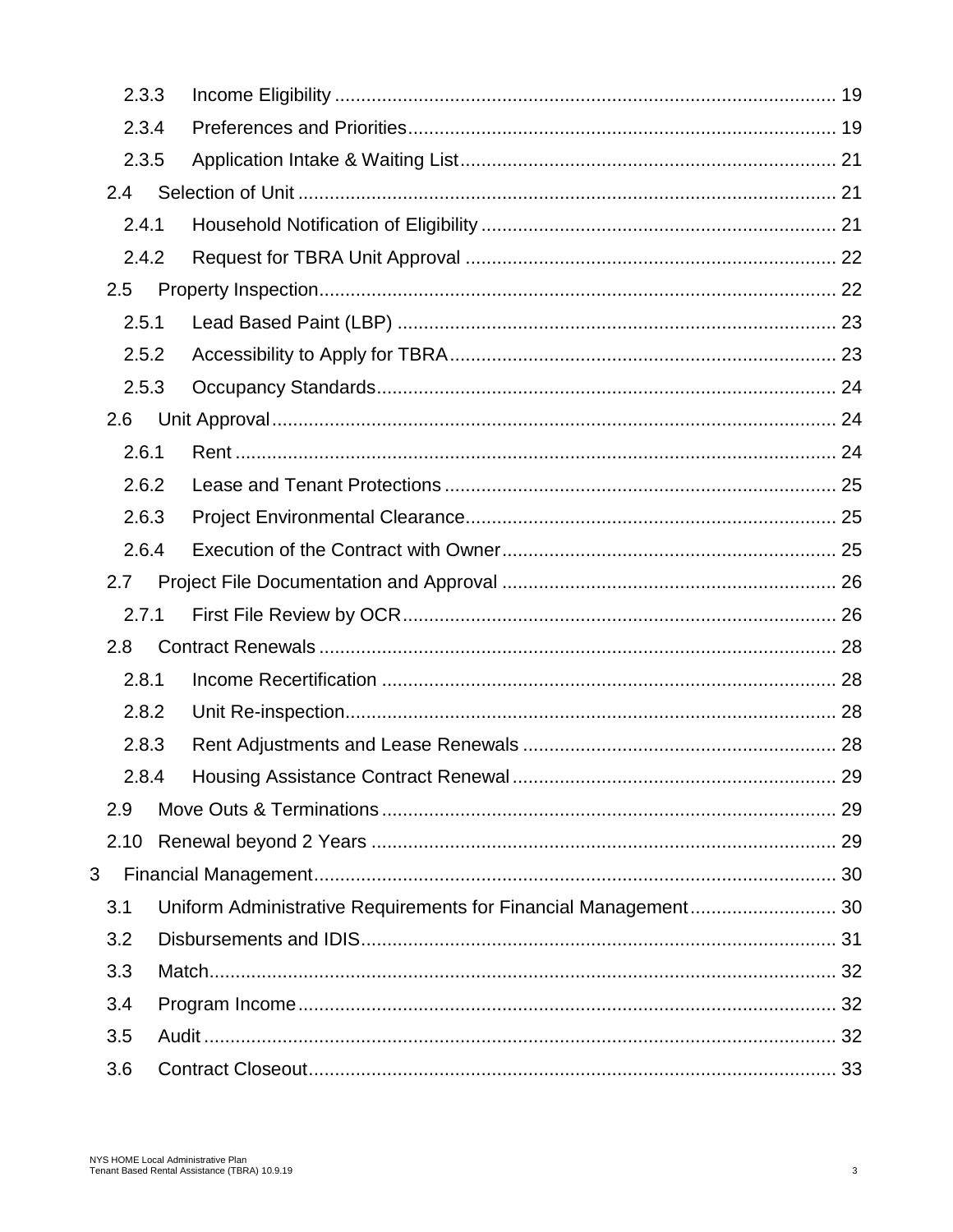# <span id="page-3-0"></span>**1 Program Administration**

# <span id="page-3-1"></span>**1.1 Use of Funds**

#### <span id="page-3-2"></span>**1.1.1 Eligible Activities**

TBRA provides monthly rental subsidy to low-income individuals and families. Funds may be used to provide monthly tenant-based rental assistance to assist families at or below 60% of area median income.

TBRA may be used to assist low-income households with:

- i. Rent and utility costs
- ii. Security deposit assistance in conjunction with a TBRA rental assistance program (up to two months' rent, provided as a grant) and/or
- iii. Utility deposit assistance in conjunction with a TBRA rental assistance program.
- A. TBRA may not be provided to households already receiving assistance under other rental assistance programs that already reduce tenant payment to 30% of income.
- B. The term of the rental assistance commitment may not exceed 24 months, but may be renewed by the LPA, subject to the availability of HOME funds at the time ofrenewal.
- C. TBRA programs are required to demonstrate compliance with HOME program regulations at 24 CFR 92.209.

#### <span id="page-3-3"></span>**1.1.2 Program Budget**

- A. The Program Budget is approved prior to contract execution and is included as an attachment to the contract and this Plan. It is enforceable along with all contract provisions. The budget must be in compliance with the NYS HOME Local Program Budget Policy available on the HCR HOME Program website.
- B. The total budget cannot be exceeded. HOME funds will not be disbursed over the amount originally approved.
- C. A variation from this budget in any line item by more than 10% requires HTFC prior approval. Offsetting decreases to HOME funds from another line item is required.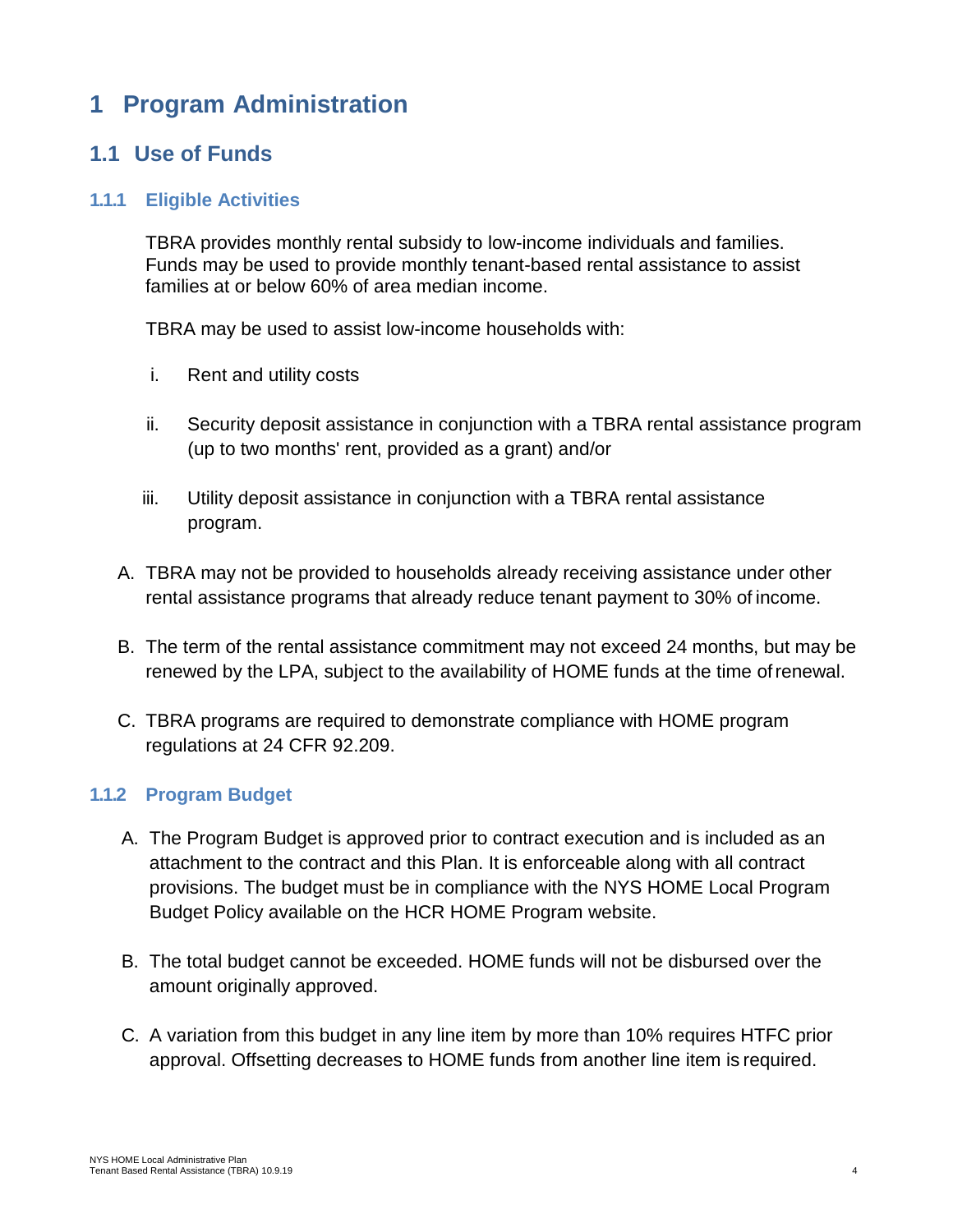- D. Reimbursement for amounts over any line item will be withheld until approved by HTFC.
- E. Requests for budget revisions should be submitted to the LPAs assigned NYS HOME Local Program Manager.
- F. Requests for reimbursement must include a status of line items against the program budget.
- G. Other funds provided as HOME Match cannot be reduced in the budget without prior HTFC approval.

## <span id="page-4-0"></span>**1.1.3 Program Schedule**

- A. The Program Schedule is approved prior to contract execution and is included as an attachment to the contract and this Plan. It is enforceable along with all other contract provisions.
- B. A sample Schedule format is available on the HCR HOME Program website.
- C. The Schedule contains progress milestones that the LPA must report on a bi-annual basis to HTFC. Failure to achieve milestones could result in suspension of funds, increased monitoring and possible required changes to program administration. Any changes to the milestones to be met require HTFC approval.
- D. The term of the contract is 2 years from the date of execution of the contract.
- E. Requests for extended time to complete the program must be approved by HTFC and will be limited or not approved.

## <span id="page-4-1"></span>**1.1.4 Eligible Administrative and LPA Project Delivery**

- A. Administrative costs are costs that the LPA incurs in order to administer or manage its overall HOME program. LPAs may use up to 5% of their award for eligible administration costs.
- B. Project delivery are costs that the LPA incurs to pay staff to implement activities for specific units. LPAs may use up to 13% of their award for eligible project delivery costs.
- C. Eligible TBRA costs for administration and project delivery are described in the NYS HOME Local Program Budget Policy, available on the HCR HOME Program website.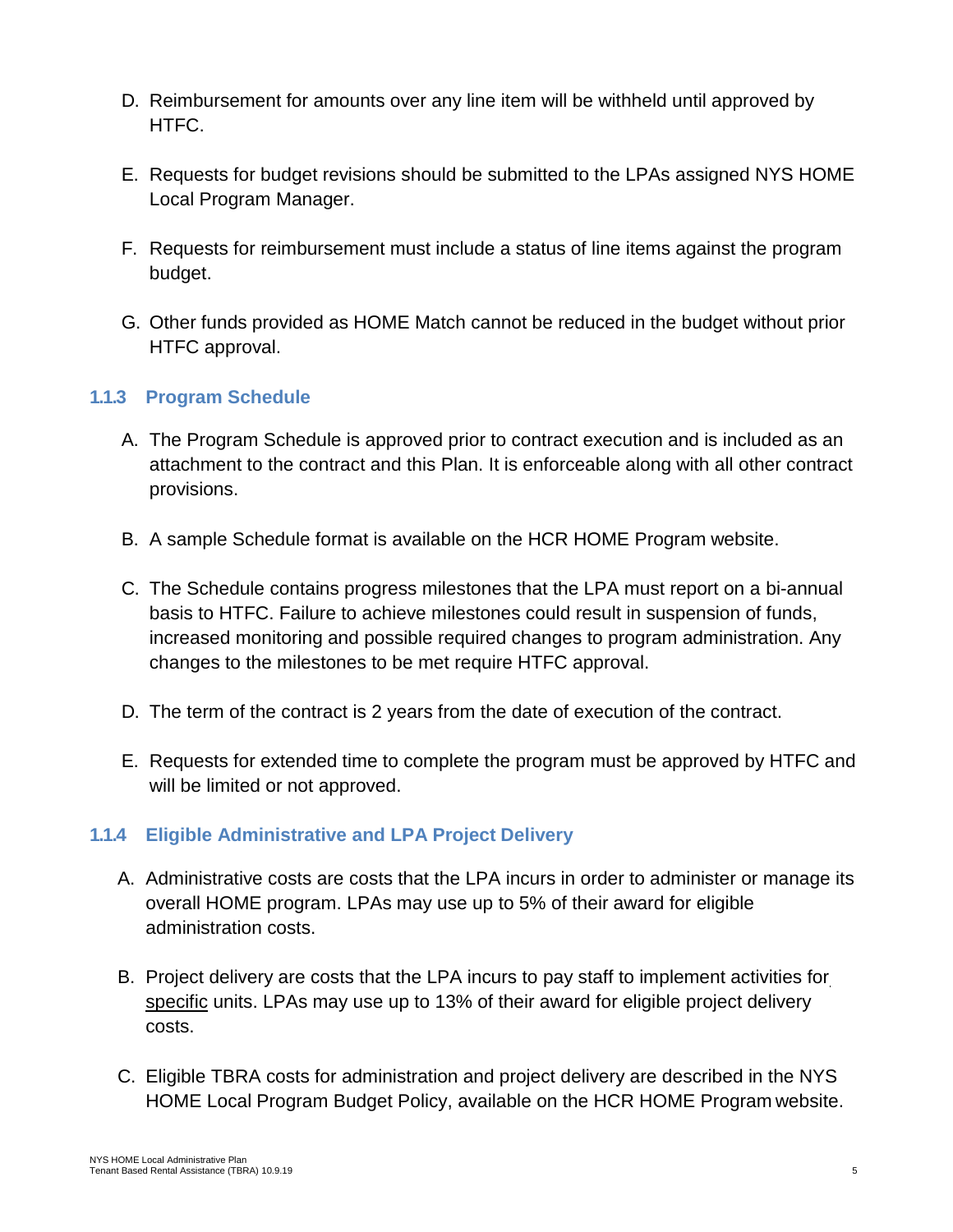- D. LPA costs of project delivery are required to be tied to a specific address, including documentation of specific projects in timesheets. The LPA must certify that it is keeping timesheets allocating time to specific projects to be able to invoice and must provide documentation of time sheets when requesting payment.
- E. LPA staff costs charged as project delivery may not be charged asAdministrative costs.
- F. If a project is not completed, the project delivery may not be charged as project delivery, and may only be charged as an Administrative cost.
- G. All project delivery costs are subject to the maximum per unit assistance limits.

# <span id="page-5-0"></span>**1.2 Environmental Review**

- A. 24 CFR 58.22 prohibits the commitment or expenditure of HOME funds or other funds until the environmental review process is completed and the environmental clearance and subsequent release of funds has been received. If prohibited activities are undertaken by an LPA prior to receiving the approval or release of funds, the applicant is at risk for the denial of assistance and repayment of HOME funds.
- B. Individual properties (units) will need to have site specific (Tier 2) environmental clearance before funds can be committed or set up in IDIS.

## <span id="page-5-1"></span>**1.2.1 Tier 1 (Programmatic) Clearance**

- A. During contract execution the HTFC and the LPA will conduct a programmatic Tier 1 environmental review with HCR's Environmental Analysis Unit (EAU), which generally approve that the program activities would not harm the environment in the service area. As a part of this process, the LPA must maintain a copy of the Environmental Review Record (ERR) and make it available for public review. It should contain the project description and all environmental analysis, findings and complaints.
- B. LPA instructions to complete the programmatic Tier 1 environmental revieware available on the HCR HOME Program website.

## <span id="page-5-2"></span>**1.2.2 Tier 2 (Individual Site Specific) Clearance**

- A. Individual properties (units) and structures will need to have Tier 2, site specific environmental clearance before the LPA can commit funds and set up the unit in IDIS.
- B. All LPAs must follow site specific environmental review procedures available on the HCR HOME Program website.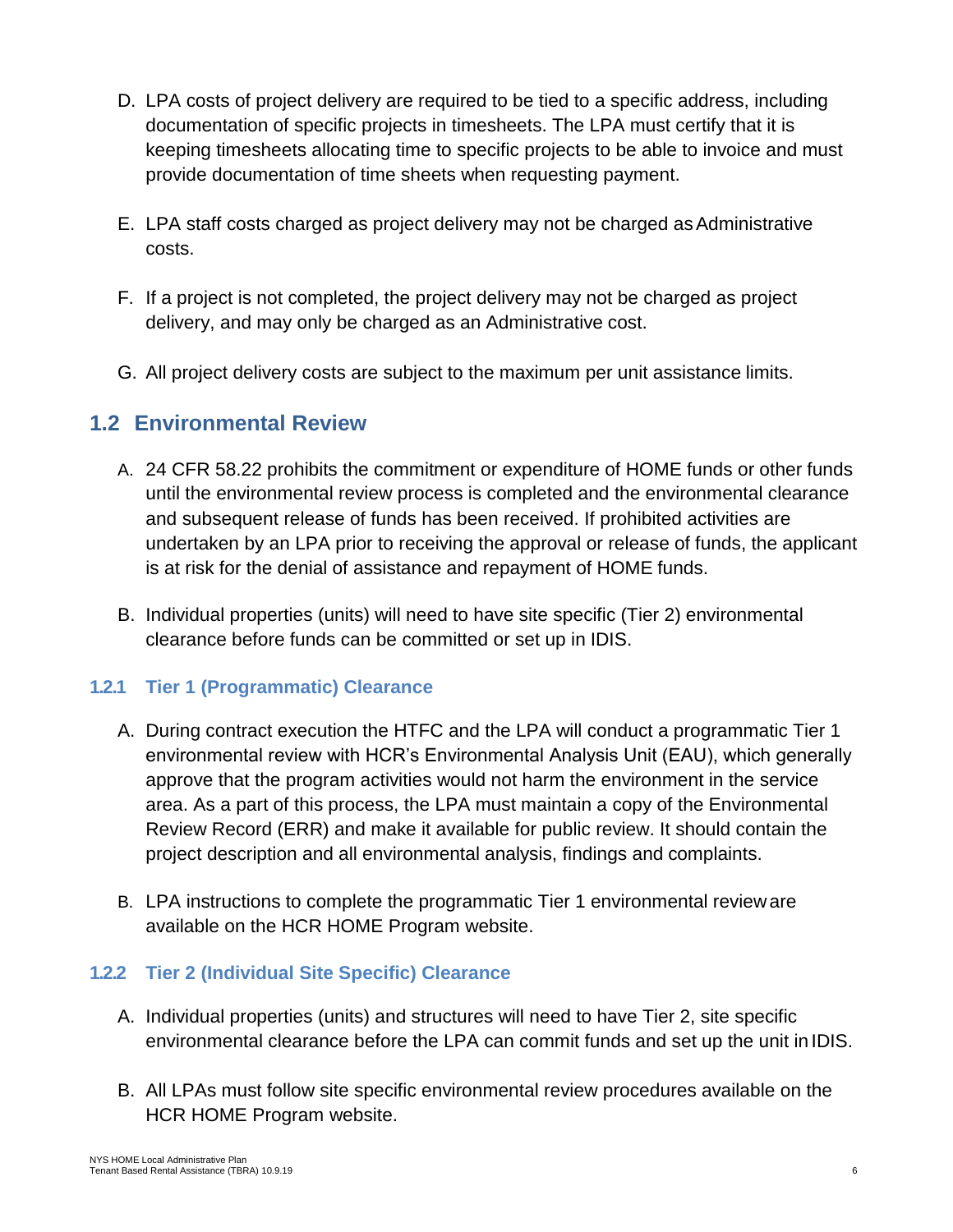# <span id="page-6-0"></span>**1.3 Fair Housing & Accessibility**

- A. LPAs and property owners providing housing to TBRA households are subject to all state and federal fair housing laws and orders, as referenced in 92.350. In general, the housing must be provided in a manner that does not discriminate against persons based on race, color, religion, sex, familial status, national origin, age, or disability.
- A. LPAs should be sure that participating housing providers understand their fair housing obligations and comply with fair housing laws.
- B. LPAs should refer to the HOME Local Program Fair Housing-EqualOpportunity-Affirmative Marketing Policy available on the HCR HOME Program website.
- C. For further guidance, refer to the Fair Housing Guide available at: [http://www.hud.gov/offices/cpd/affordablehousing/library/modelguides/2005/200510.pd](http://www.hud.gov/offices/cpd/affordablehousing/library/modelguides/2005/200510.pdf) [f.](http://www.hud.gov/offices/cpd/affordablehousing/library/modelguides/2005/200510.pdf)

## <span id="page-6-1"></span>**1.3.1 Affirmative Marketing & Minority Outreach**

- A. Affirmative marketing steps consist of actions to provide information andotherwise attract eligible persons in the housing market area to the available housing without regard to race, color, national origin, sex, religion, familial status or disability.
- B. LPAs should refer to the HOME Local Program Fair Housing-Equal Opportunity-Affirmative Marketing Policy available on the HCR HOME Program website for additional information as a basis for the creation of the LPAs Affirmative Marketing Plan.
- C. Each LPA HOME-funded program must have and follow an affirmative marketing plan consistent with the HOME regulations at 24 CFR 02.351. The plan must define the affirmative marketing procedures that will take place to provide information and otherwise attract eligible persons in the program service area to the available housing or assistance without regard to race, color, national origin, sex, religion, familial status or disability. Required elements of the plan include:
	- i. Identification of those persons across the protected classes that are expected to be "least likely to apply."
	- ii. Description of how the LPA will inform potential participants about fair housing and affirmative marketing policies.
	- iii. Description of specific procedures or activities that will be used to inform and solicit applications from those "least likely to apply" without special outreach.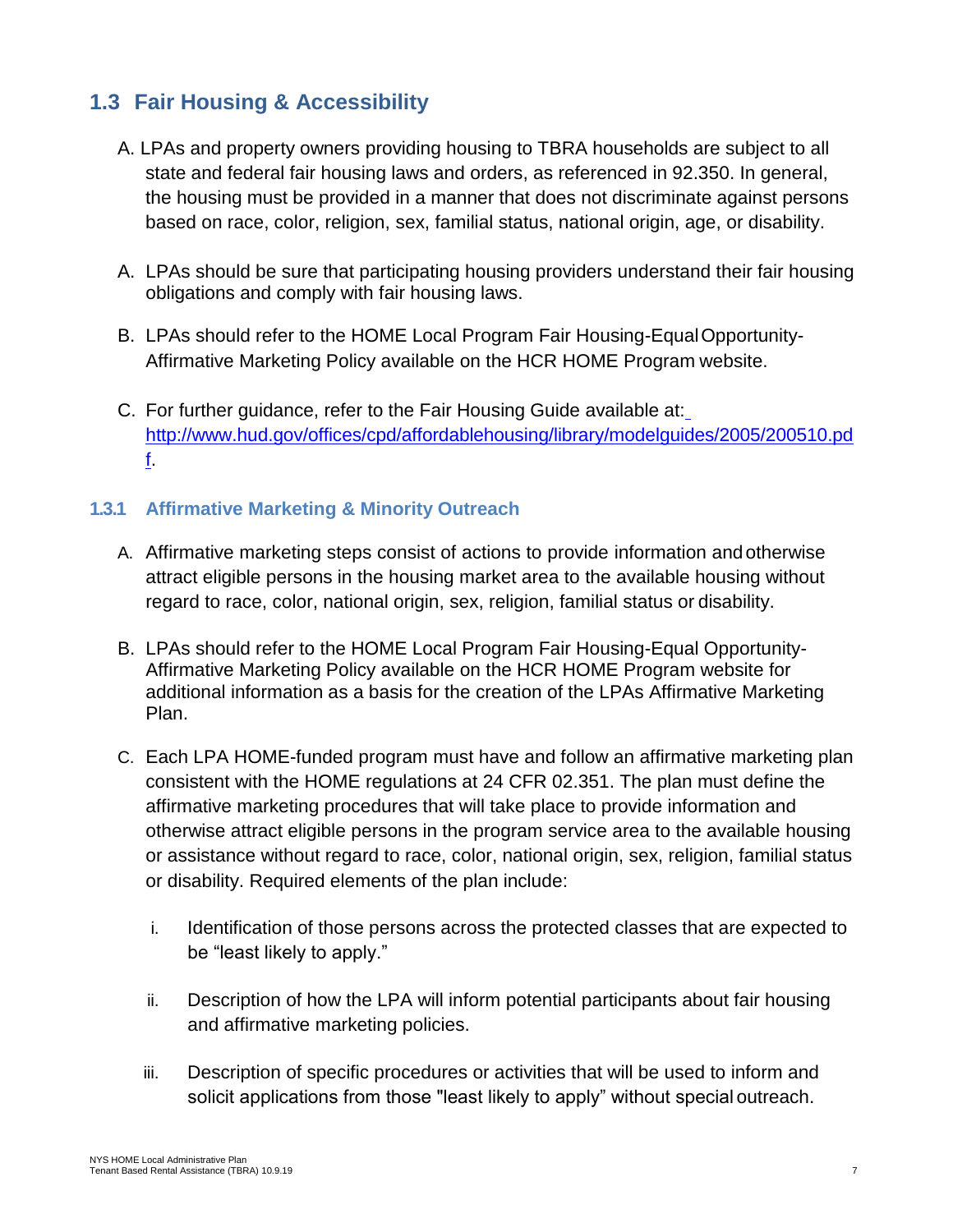- iv. Delineation of the records that will be kept to document the affirmative efforts.
- v. Description of how the LPA will assess the results of the affirmative actions and make corrective actions if necessary.
- D. If the program is targeted to a special need or target population, the Plan should describe:
	- i. How the program will be marketed across all protected classes within the special need preference.
	- ii. If the program targets persons with disabilities, how the program will be marketed to all disabilities (however, advertisements can identify the specific services available based on the targeted disability).

## <span id="page-7-0"></span>**1.3.2 Accessibility**

- A. Private housing providers participating in a HOME-funded TBRA program are not subject to the requirements of Section 504 of the Rehabilitation Act of 1973, but HTFC and LPAs are.
	- i. Section 504 and its implementing regulations at 24 CFR Part 8 obligate recipients of Federal financial assistance to make their programs accessible to persons with disabilities, including providing a policy, practice, or rule modification, or an accessible feature in a unit or common area, if needed as an accommodation by an applicant or tenant with a disability, unless doing so would result in a fundamental alteration in the nature of its program or an undue financial and administrative burden. See 24 CFR 8.4, 8.20, 8.24, and 8.33 for further requirements and guidance.
	- ii. The LPA should take the following steps to ensure that it is operating its TBRA program in a manner that makes the program accessible to persons with disabilities:
		- 1. Ensure that the in-take office of the TBRA program is in a building that is accessible to persons with mobility disabilities
		- 2. Distribute notices of the availability of housing assistance to eligible individuals with disabilities.
		- 3. Make notices and application forms available in a variety of formats, to ensure that persons with disabilities receive information about the program, and are able to access the program;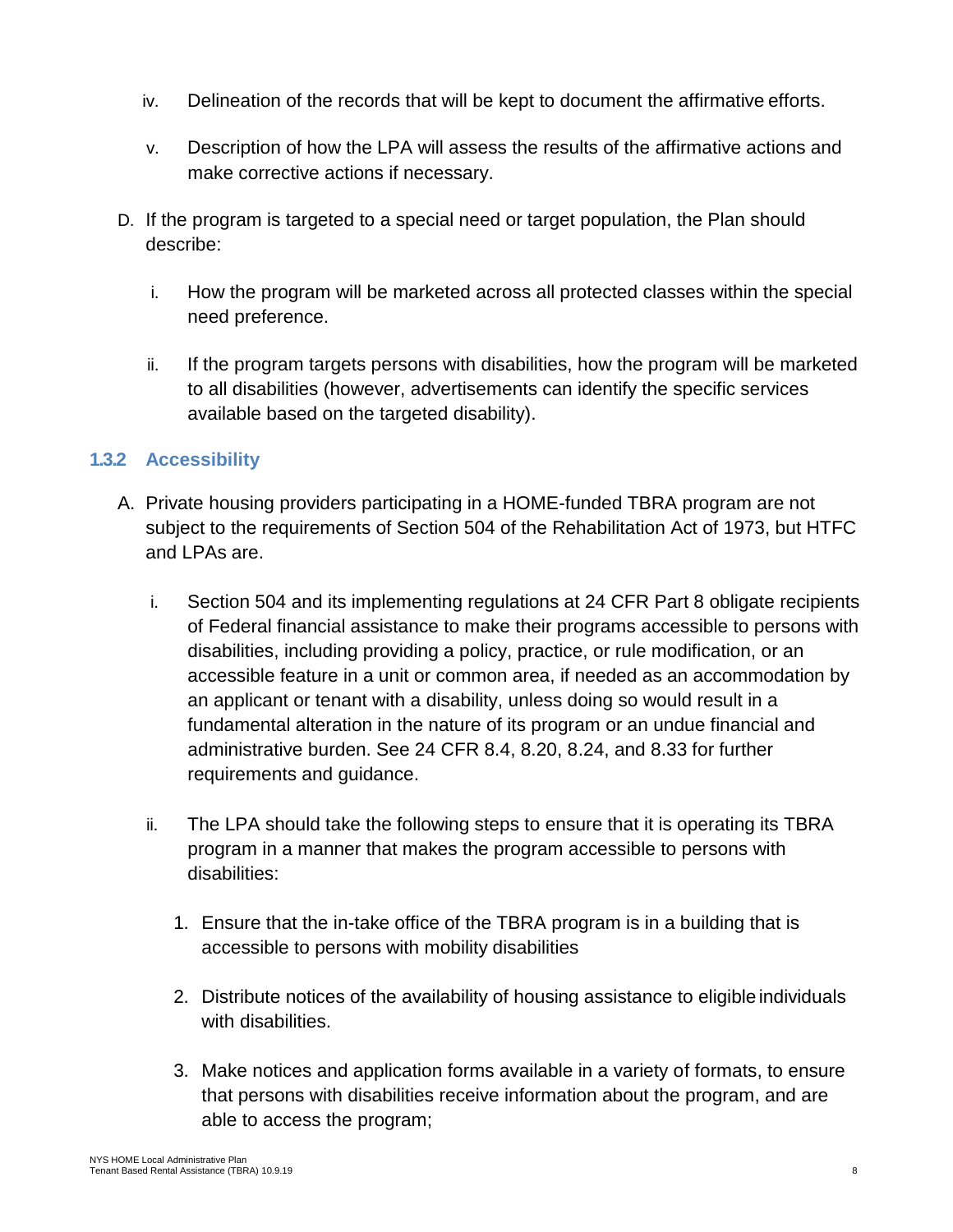- 4. Provide information about the availability of accessible units to applicants who require accessible units, where known.
- 5. Provide information on counseling available to help those in need of accessible units to find them.
- iii. In addition, LPAs should be aware that they may need to provide reasonable accommodations to individuals with disabilities in order to make it possible for them to participate in the TBRA program. Such accommodations may include providing higher rents and sufficient assistance to enable a person with a disability who needs a live-in aide to rent a unit with an extra bedroom, in addition to that needed by the family.
- iv. Effective communication with applicants and beneficiaries may require auxiliary aids where necessary, such as sign language interpreters, TTY devices, note readers, large-sized written materials, Braille materials, audio recordings, and other similar services and devices; and having a TTY or equally effective communication system available if the LPA communicates with the public by telephone.
- B. Under the Fair Housing Act, housing providers must make reasonable accommodations for applicants or residents with disabilities to enable them to fully enjoy or use their dwelling and any related amenities afforded to other residents,in accordance with 24 CFR 100.203 and 100.204.
	- i. Typically, an accommodation can be made with little or no cost to the housing provider. However, in some circumstances an applicant or resident will require an accommodation that has a cost and is necessary to the full use and enjoyment of the property by the tenant. In these cases, the housing provider is obligated to bear the cost of the accommodation, provided it does not impose an undue financial and administrative burden on the housing provider.
- C. In addition, housing providers must permit tenants to make and pay for structural modifications to units or common areas that are needed to allow them to have effective use of the housing program (reasonable modifications).
	- i. A housing provider is not required to pay for modifications or structural changes to the development. If the housing provider wishes to make these modifications on behalf of the tenant, the cost of these modifications can be passed on to the tenant, either as a direct payment to the housing provider, or in a series of payments over time. The tenant can also arrange to have these modifications made on his or her own. A housing provider may require the tenant or applicant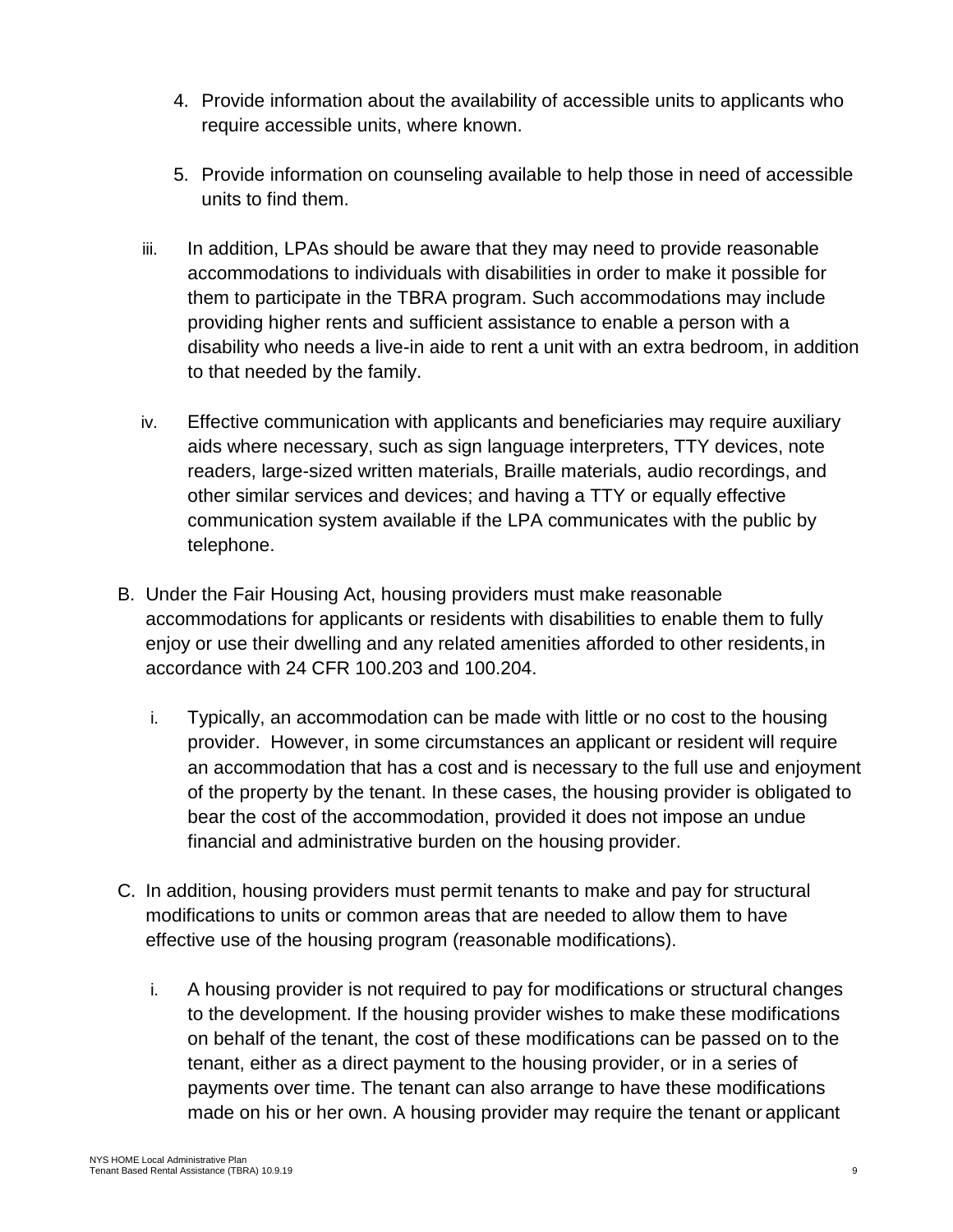to provide a description of the proposed work and reasonable assurances that the work will be done in a workmanlike manner and with required building permits. The housing provider may also require restoration of the unit to its original condition (except for normal wear and tear) prior to moving out, if the modification might interfere with a subsequent tenant's use and enjoyment of the unit, and payment into an interest-bearing escrow the funds for restoration.

# <span id="page-9-0"></span>**1.4 Written Agreements & Program Documents**

- A. All households (tenants) receiving assistance must execute a written agreement for HOME program assistance with the LPA and Owner of unit to be rented that is consistent with HOME requirements at 92.504(c) (4). The template for this agreement must be approved by HTFC at contract execution. This agreement must be executed prior to setting up the unit in IDIS.
- B. All property owners must execute a housing assistance payments contract with the LPA.

# <span id="page-9-1"></span>**1.5 Recordkeeping**

- A. Program files must be kept to document compliance with all of the requirements ofthe contract and this Plan. The Program File Checklist is attached in Section [1.8.1](#page-13-0) and also available on the HCR HOME Program website.
- B. Project files must be kept to meet the requirements of 92.508(a) (3). The Project File Checklist is included as Section [1.8.2,](#page-14-0) and is also available on the HCR HOME Program website.
- C. The LPA shall retain all applicable administrative and project records to include as applicable: property description and location, copies of written agreements, records regarding project requirements, copies of HOME eligible leases, maximum subsidy determination, compliance with property standards and on-going inspections, invoices and payment records, related correspondence, audits, indirect cost analysis, operating budgets and a schedule for completion or other information as requested by HTFC.
- D. The LPA will maintain records of the use of funds pursuant to the contract submit reports and cooperate with audits and inspections by HTFC or HUD.
- E. The LPA shall submit performance reports, in such format and at such times as HTFC or HUD may prescribe and shall provide to HTFC any document, report or information that HTFC deems necessary.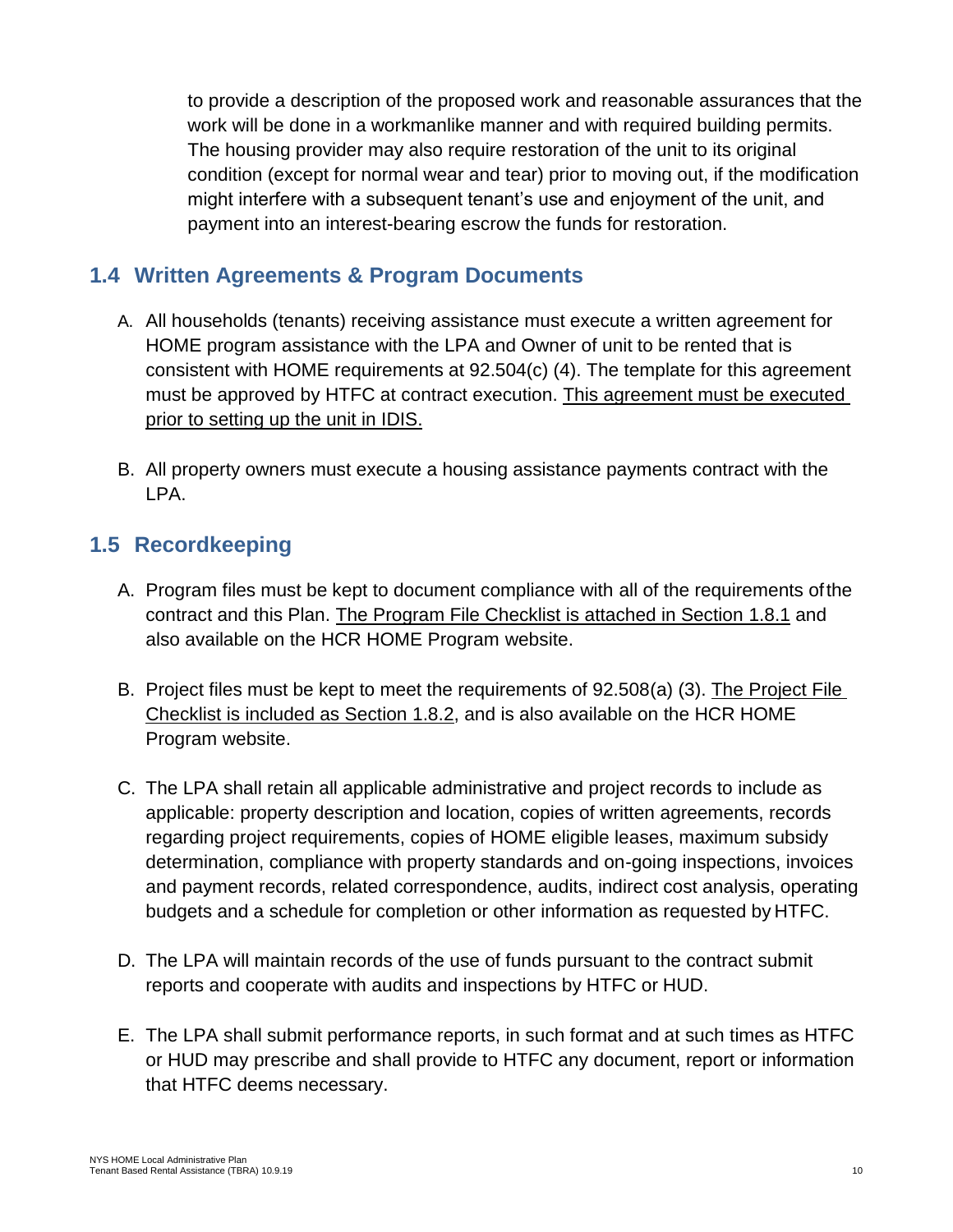- F. The LPA shall retain all applicable administrative and project records and documentation pertinent to Other Federal Requirements, as specified in 24 CFR 92.508, for a period of five (5) years after the termination of the contract.
- G. Representatives of HTFC, HUD or their designees may examine any records or information pursuant to the contract.
- H. The Catalogue of Federal Domestic Assistance (CFDA) number for this Program is 14.239.

# <span id="page-10-0"></span>**1.6 Reporting**

## <span id="page-10-1"></span>**1.6.1 Project Set-up Report**

- A. A TBRA Set-Up form should be submitted when a project commitment is ready that is:
	- i. A written agreement/contract has been executed by the LPA, tenant and owner and tenancy is ready to commence. The site to be HOME assisted must also have site specific, Tier 2 environmental approval.
- B. The set-up form and instructions are available on the HCR HOME Program website.
- C. The completed form should be submitted to the NYS HOME IDIS mailbox at: [homeidis@nyshcr.org](mailto:homeidis@nyshcr.org)

## <span id="page-10-2"></span>**1.6.2 Project Completion Report**

- A. A project completion form should be submitted when a unit is completed, which means that:
	- i. The tenant is no longer receiving TBRA assistance and/or HOME program funds are no longer available for TBRA assistance.
- B. The TBRA Completion form and instructions are available on the HCR HOME Program website.
- C. The completed form should be submitted to the HOME IDIS mailbox at: [homeidis@nyshcr.org.](mailto:homeidis@nyshcr.org)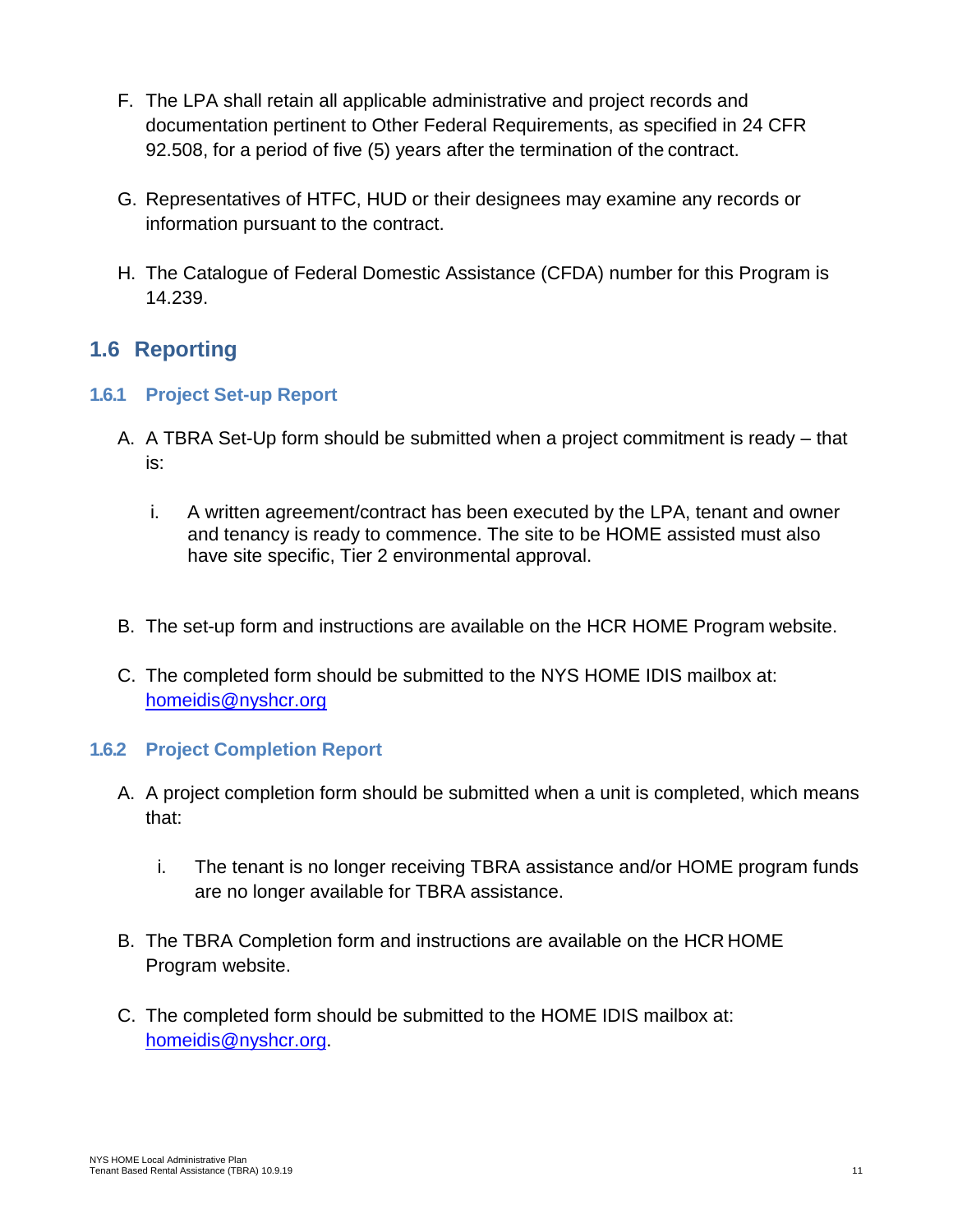### <span id="page-11-0"></span>**1.6.3 Bi-annual & Final Reports**

- A. LPAs must submit bi-annual reports on current progress as compared to theschedule and milestones contained in the contract and this Plan.
- B. The bi-annual report will be made available at the time of contract execution.
- C. At the end of the contract term and upon final completion of all units to be assisted in the program, the LPA will be sent a completion report from their Program Manager detailing the units assisted and funds expended. Any remaining funds not expended will be de-obligated and re-allocated according to the State's Action Plan. Issuance of this report will terminate the contract and officially close out the program.

# <span id="page-11-1"></span>**1.7 Workplace Requirements**

- A. LPAs are subject to the Equal Employment Opportunity requirements related to nondiscrimination and equal access: The LPA shall comply with the following, as applicable. LPAs must not discriminate in hiring and employment practices. To comply, LPAs must:
	- i. Post an Equal Employment Opportunity Poster in a conspicuous place (poster available at: [http://www.dol.gov/regs/compliance/posters/eeopost.pdf\)](http://www.dol.gov/regs/compliance/posters/eeopost.pdf);
	- ii. Include the EEO tagline in all employment advertising: "All qualified applicants will receive consideration for employment without regard to race, color, religion, sex, sexual orientation, gender identity or national origin."
	- iii. Keep records of all employment actions and decisions, including job descriptions, postings, applications/resumes, interviews, tests, offers, written employment policies and procedures, and personnel files, and make available for inspection by state and federal agencies if requested.
	- iv. If the LPA has 50 or more employees and a contract in excess of \$50,000, submit an annual EEO-1 Report (report form available at: [http://www.eeoc.gov/employers/reporting.cfm.](http://www.eeoc.gov/employers/reporting.cfm)
- A. LPAs with contracts in excess of \$100,000 are subject to the Drug-Free Workplace Act of 1988, which requires:
	- i. Distribution of a policy statement to all employees that the unlawful manufacture, distribution, dispensation, possession or use of a controlled substance is prohibited in the covered workplace and specifying the actions that will be taken against employees who violate the policy;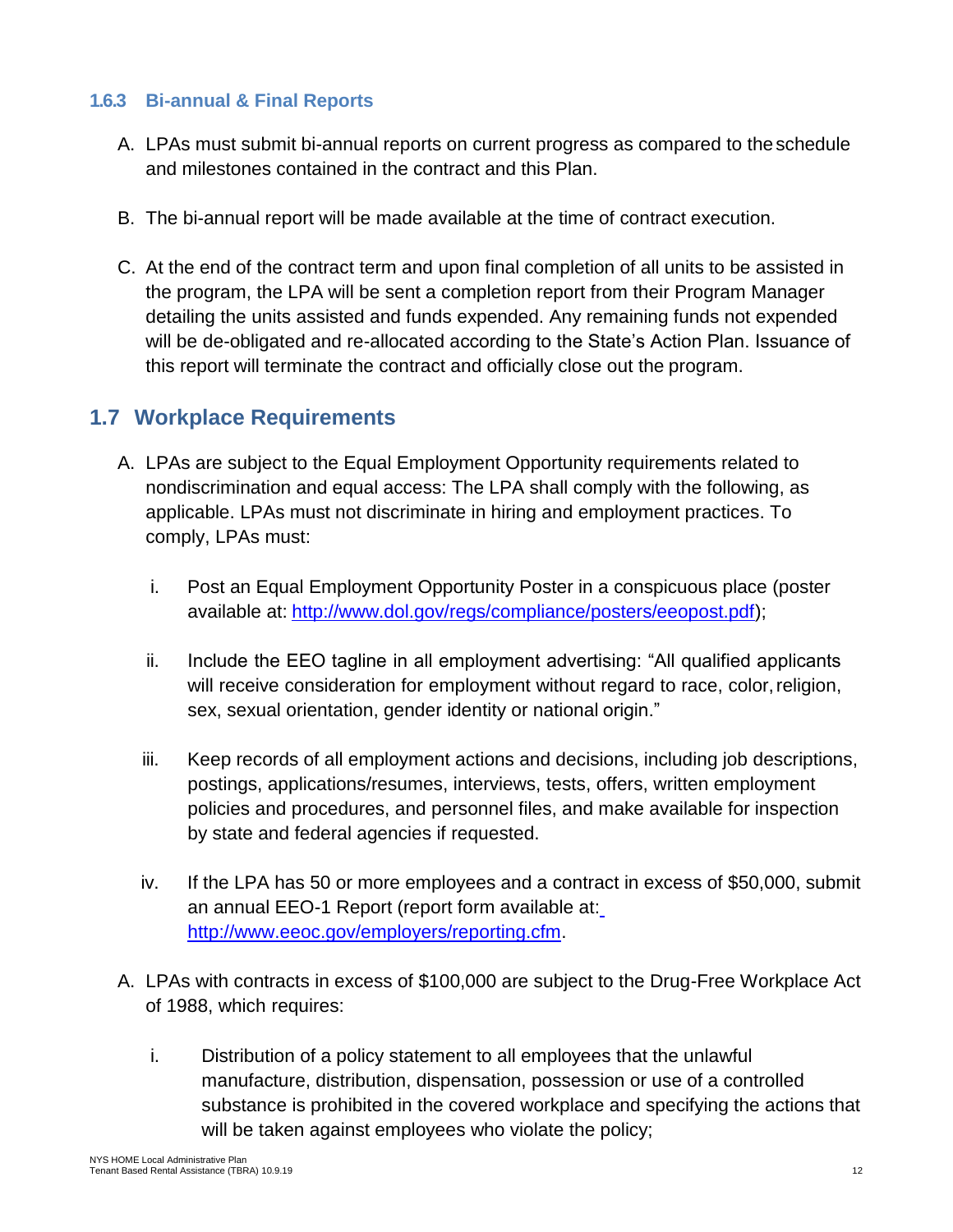- ii. Notification of employees that as a condition of employment on a Federal contract or grant, the employee must a) abide by the terms of the policy statement; and b) notify the employer, within five calendar days, if he or she is convicted of a criminal drug violation in the workplace;
- iii. Establishment of a drug-free awareness program; and If a covered employee is convicted of a criminal drug offense in the workplace, notify HTFC within 10 days, and require the employee to participate in drug abuse assistance or rehab program.

# <span id="page-12-0"></span>**1.8 Attachments**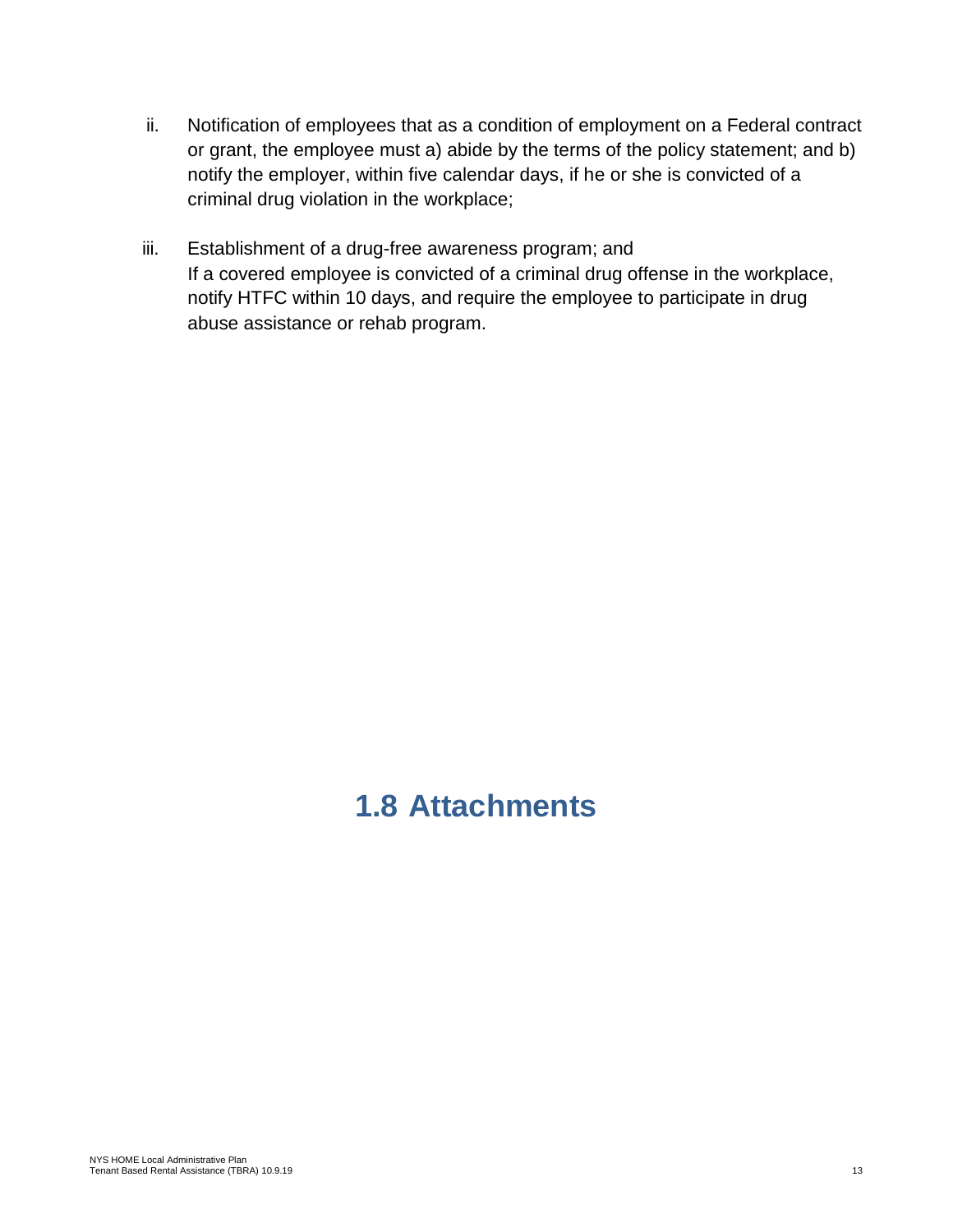# <span id="page-13-0"></span>**1.8.1 LPA TBRA Program – Program File Checklist**

| <b>File</b>                                   | Check if<br>in file | Date | <b>Notes</b> |  |
|-----------------------------------------------|---------------------|------|--------------|--|
|                                               |                     |      |              |  |
| <b>Program Application &amp; Contract</b>     |                     |      |              |  |
| Application                                   |                     |      |              |  |
| Award letter                                  |                     |      |              |  |
| <b>Executed agreement</b>                     |                     |      |              |  |
| Admin Plan (& approved amendments)            |                     |      |              |  |
| Budget (& approved amendments)                |                     |      |              |  |
| Schedule (& approved amendments)              |                     |      |              |  |
| <b>Program Standards &amp; Documents</b>      |                     |      |              |  |
| Program income limits - by year               |                     |      |              |  |
| Program rent limits - by year                 |                     |      |              |  |
| Utility allowances - by year                  |                     |      |              |  |
| Rent standard                                 |                     |      |              |  |
| Payment standard/min tenant                   |                     |      |              |  |
| contribution                                  |                     |      |              |  |
|                                               |                     |      |              |  |
| <b>Program Administrative Records</b>         |                     |      |              |  |
| Program (Tier1) environmental clearance       |                     |      |              |  |
| Affirmative marketing plan & outreach         |                     |      |              |  |
| Application intake log & wait list            |                     |      |              |  |
| Denials & appeals                             |                     |      |              |  |
| Fair housing complaints                       |                     |      |              |  |
| Conflict of interest determinations           |                     |      |              |  |
| <b>Bi-annual Report</b>                       |                     |      |              |  |
|                                               |                     |      |              |  |
| <b>Program Financial Records</b>              |                     |      |              |  |
| Financial policies & procedures               |                     |      |              |  |
| Program budget & eligible costs               |                     |      |              |  |
| Admin/project delivery costs<br>documentation |                     |      |              |  |
| TBRA draw requests                            |                     |      |              |  |
| Disbursement documentation                    |                     |      |              |  |
| Audit (if applicable)                         |                     |      |              |  |
|                                               |                     |      |              |  |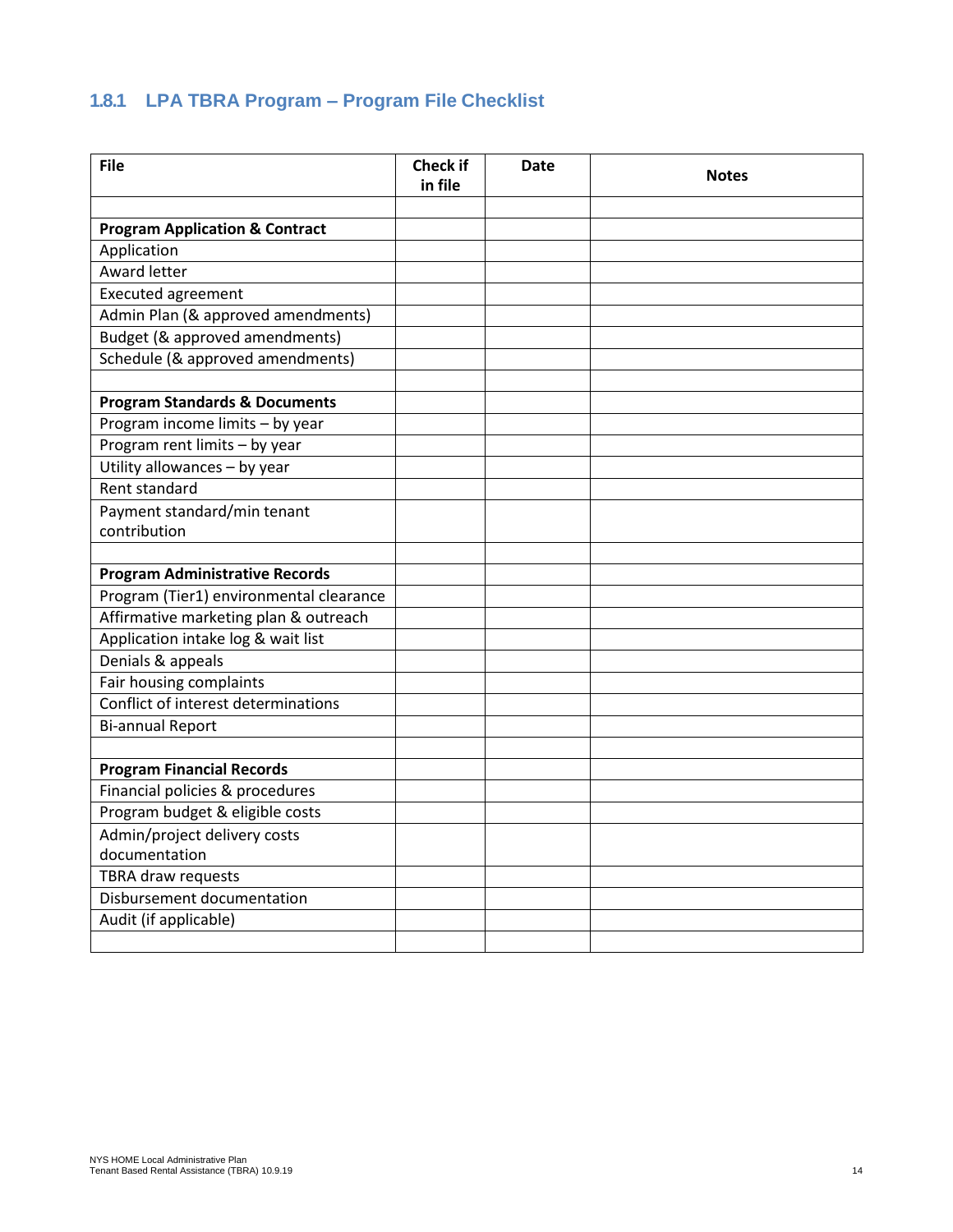## <span id="page-14-0"></span>**1.8.2 LPA TBRA Program - Project File Checklist**

**Household: SHARS:**

| Project File Items (for each household<br>assisted)         | <b>Check if</b><br>in file | <b>Date</b> | <b>Notes</b> |
|-------------------------------------------------------------|----------------------------|-------------|--------------|
|                                                             |                            |             |              |
| Household application & income<br>eligibility determination |                            |             |              |
| HH authorization to release                                 |                            |             |              |
| Household income source                                     |                            |             |              |
| documentation                                               |                            |             |              |
| Documentation of disability/special need<br>(if applicable) |                            |             |              |
| TBRA assistance offer/coupon                                |                            |             |              |
| Request for unit approval                                   |                            |             |              |
| Unit HQS inspection report                                  |                            |             |              |
| Site (Tier 2) environmental clearance                       |                            |             |              |
| Unit rent documentation                                     |                            |             |              |
| (reasonableness, utility allowance,                         |                            |             |              |
| assistance payment, tenant payment                          |                            |             |              |
| calculation)                                                |                            |             |              |
| <b>Executed owner contract</b>                              |                            |             |              |
| Approved lease form/addendum                                |                            |             |              |
| LBP Notice (if pre-1978 unit)                               |                            |             |              |
| IDIS project set-up form                                    |                            |             |              |
| Documentation of termination (if appl.)                     |                            |             |              |
| If renewal of assistance:                                   |                            |             |              |
| Household income declaration                                |                            |             |              |
| Household income source                                     |                            |             |              |
| documentation                                               |                            |             |              |
| Unit HQS inspection report                                  |                            |             |              |
| Unit rent documentation                                     |                            |             |              |
| (reasonableness, utility allowance,                         |                            |             |              |
| assistance payment, tenant payment                          |                            |             |              |
| calculation)                                                |                            |             |              |
| Notice of change in assistance & lease                      |                            |             |              |
| <b>Executed owner contract</b>                              |                            |             |              |
| Approved lease                                              |                            |             |              |
|                                                             |                            |             |              |
| <b>Project Financial Records</b>                            |                            |             |              |
| Draw requests                                               |                            |             |              |
| Disbursement records                                        |                            |             |              |
|                                                             |                            |             |              |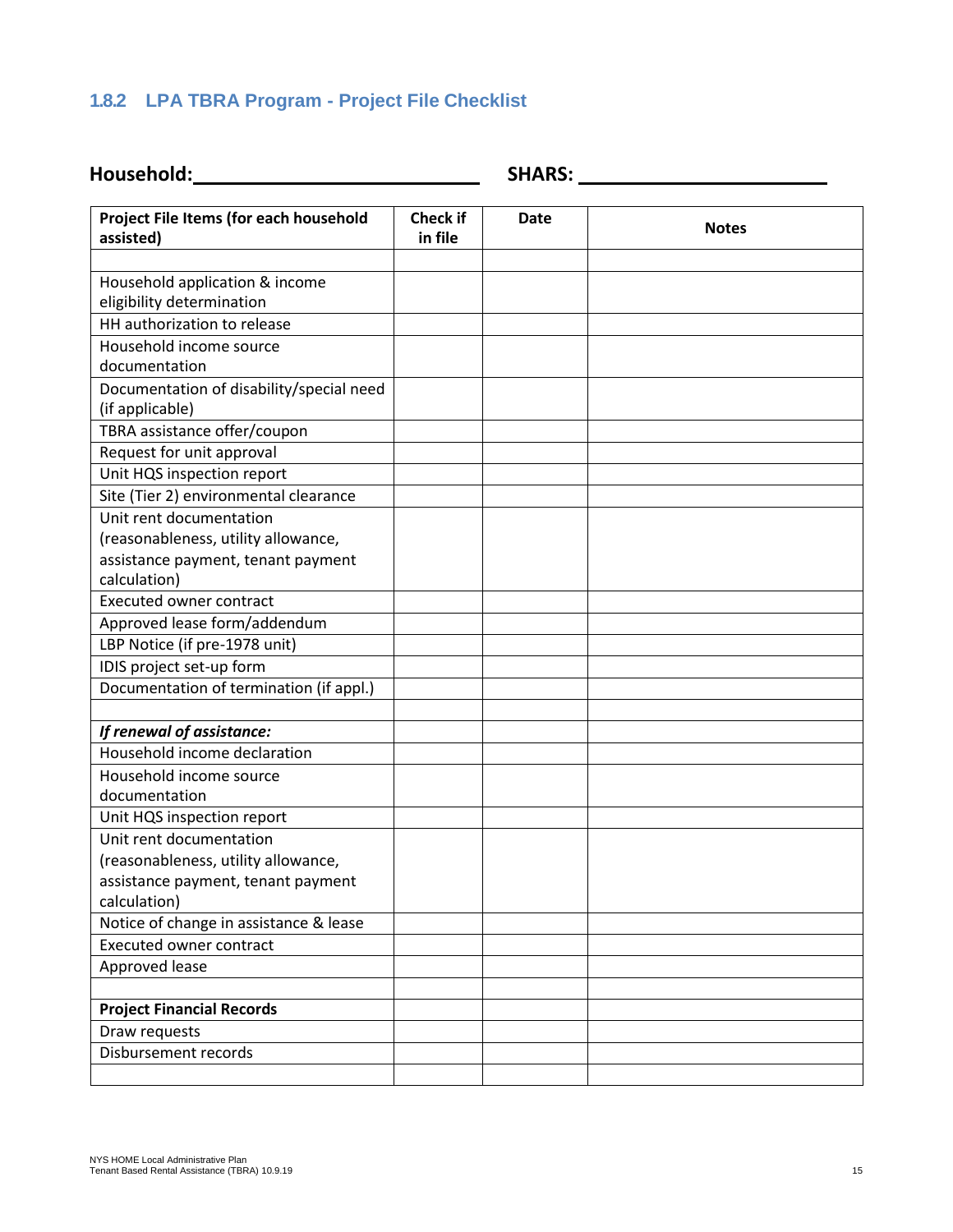# <span id="page-15-0"></span>**2 Project Requirements**

# <span id="page-15-1"></span>**2.1 Assistance Limits**

### <span id="page-15-2"></span>**2.1.1 Rental Assistance Model**

- A. LPAs must use the Voucher Model. Under the Voucher Model:
	- i. The LPA calculates and fixes the amount of rental assistance it will pay; and
	- ii. The tenant pays the difference between that amount and the rent of the unit that that household selects (and is approved by the LPA.)

### <span id="page-15-3"></span>**2.1.2 Payment Standard**

- A. The LPA must establish the payment standard (or rent standard) by bedroom size that is inclusive of contract rent and tenant-paid utilities.
	- i. The standard must be between 80 and 100 percent of the local Section 8 FMR or community-wide exception rent.
	- ii. The LPA may approve rents at 110 of the applicable FMR in no more than 20 percent of the units assisted.
- B. The payment standard is used to cap contract rent plus tenant paid utilities under the Certificate model, and to calculate the assistance amount under the Voucher model.

## <span id="page-15-4"></span>**2.1.3 Assistance Payment Limit**

- A. The maximum amount that the HOME TBRA project may pay to assist any given household for rent assistance is the difference between 30% of the household's adjusted monthly income and the actual monthly rent.
- B. The LPA must establish a minimum monthly tenant payment toward rent and utilities.
- C. The LPA will establish a rent standard using the local Public HousingAuthority's Section 8 Housing Choice Voucher Program fair market rent standard.
	- i. The rent standards must not be less than 80% of the published FMRs and not more than FMR or area-wide exception rent.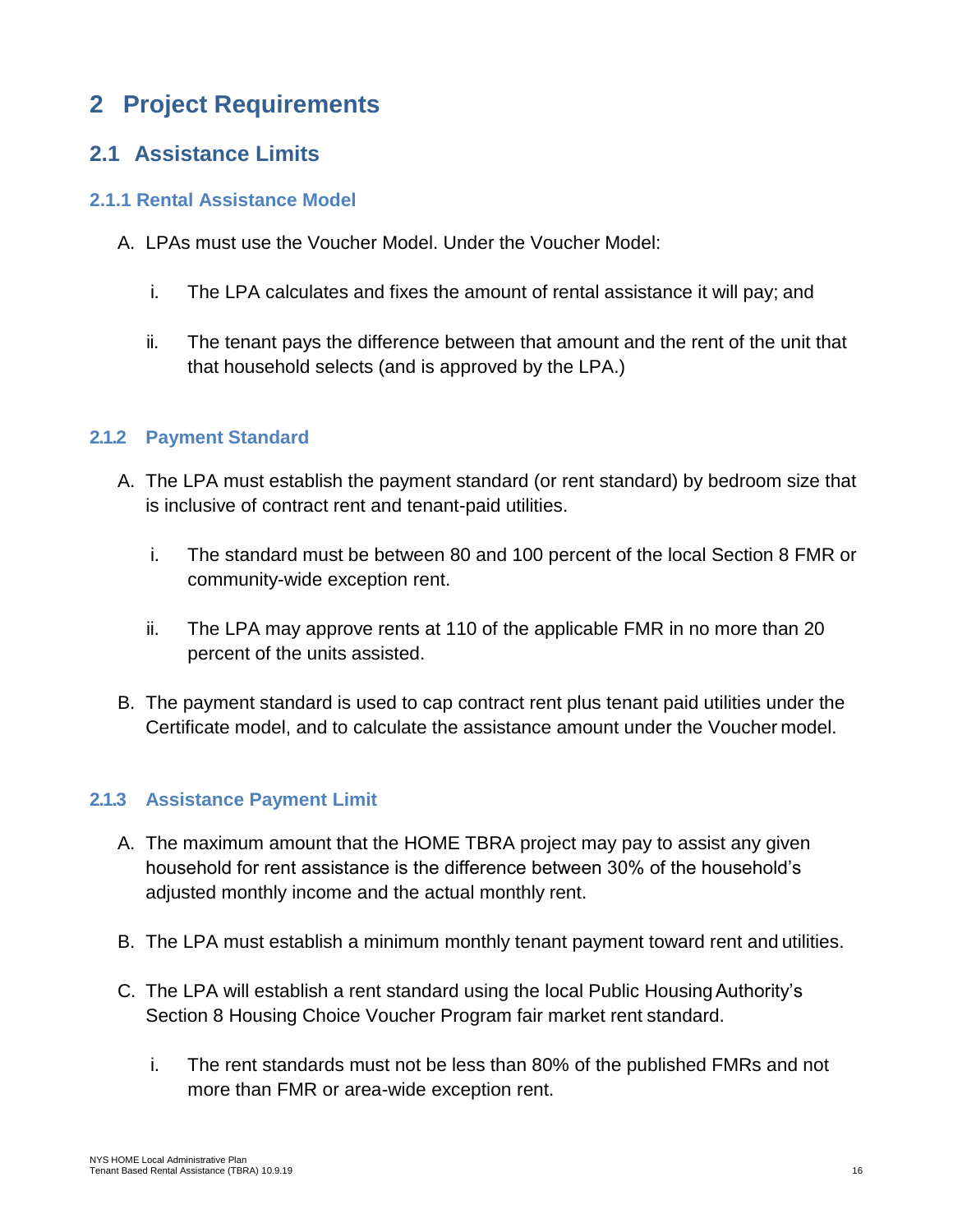ii. The calculation of rents includes all utilities and housing-related services,except telephone.

# <span id="page-16-0"></span>**2.2 Program Marketing and Outreach**

- A. Prior to the taking of applications, the LPA should implement the affirmative marketing requirements noted in this Plan.
- B. The marketing effort should also include outreach to property owners to make them aware of the program and its requirements and to minimize potential discrimination against households that have the assistance.

# <span id="page-16-1"></span>**2.3 Applicant Intake & Eligibility**

## <span id="page-16-2"></span>**2.3.1 Tenant Selection Plan**

- A. The LPA must have a written tenant selection policy that clearly specifies how households will be selected for participation in their project. There are two major components of tenant selection:
	- i. Income Eligibility A project can target the assistance to distinct AMI levels as long as it is below the 80% AMI level.
	- ii. Preferences A project can target populations of unmet needs as defined in the State's Consolidated Plan. (See §92.209(c)(2)(i) and (ii)).
- B. Applicant selection procedures must:
	- i. Clearly articulate any locally established preferences.
	- ii. Identify applicants who meet the selection criteria on a lottery or a "first come, first served" basis in accordance with preference policies.
	- iii. Provide for the selection of TBRA recipients from a written waiting list in the chronological order of application.
	- iv. Provide immediate written notification to any rejected applicant of the specific grounds for rejection and maintain records of the rejection.
	- v. Provide for reasonable accommodations for persons with disabilities to ensure they have equal access.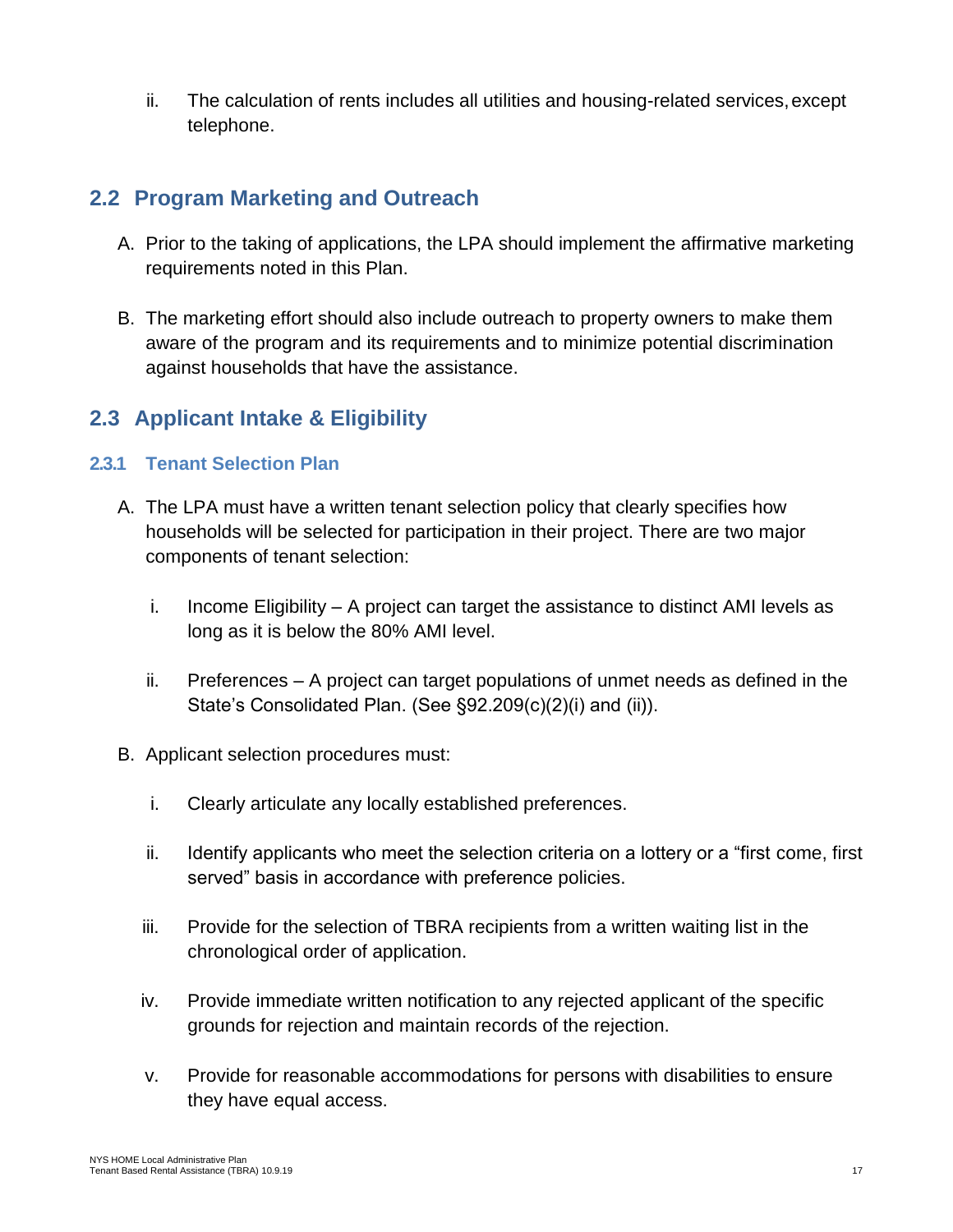C. Special provisions are necessary for tenants who are on the Section 8 waiting list at the time of selection for HOME TBRA assistance. These households must remain in place on the Section 8 list while receiving the HOME-funded TBRA.

## <span id="page-17-0"></span>**2.3.2 Conflict of Interest**

- A. The LPA, including its officers, board members and employees, are subject to the presumption of conflict of interest as stated in  $92.356(a) - (c)$ . As such, all such covered persons of the LPA may not receive either program assistance or any contract without the prior written exception granted by HUD.
- B. No person(s) who exercises or has exercised any functions or responsibilities with respect to the activities being assisted with HOME funds or who is or was in a position to participate in the decision-making process or gain inside information related to HOME assisted-activities may obtain a financial interest or financial benefit from a HOME assisted activity or have a financial interest in any contract, subcontract, or agreement with respect to the HOME-assisted activity, or the proceeds from such activity, either for themselves or those with whom they have business or immediate family ties during their tenure or for one year thereafter.
- C. Immediate family ties include, whether related by blood, marriage, or adoption: spouse, parent (including step-parent), child (including stepchild), brother, sister (including step brother or step sister) grandparent, grandchild, and in-laws or a covered person.
- D. Further, no officer, employee, agent, or consultant of a covered person or entity may occupy a HOME assisted affordable housing unit in the Project. However, this provision does not apply to an employee or agent of a rental developer who occupies a housing unit in a HOME- assisted project as a project manager or maintenance worker.
- E. Exceptions: requests for exceptions to this policy must be submitted to HTFC in advance of selection with the information required by  $92.356(d) - (e)$ . HTFC will forward the request to HUD for review. Upon written request, exceptions may be granted by HUD on a case-by-case basis. In the request to HUD, the LPA must disclose the full nature of the conflict, submit proof that the disclosure has been made public and also provide a legal opinion stating that there would be no violation of State or Local law if the exception were granted by HUD.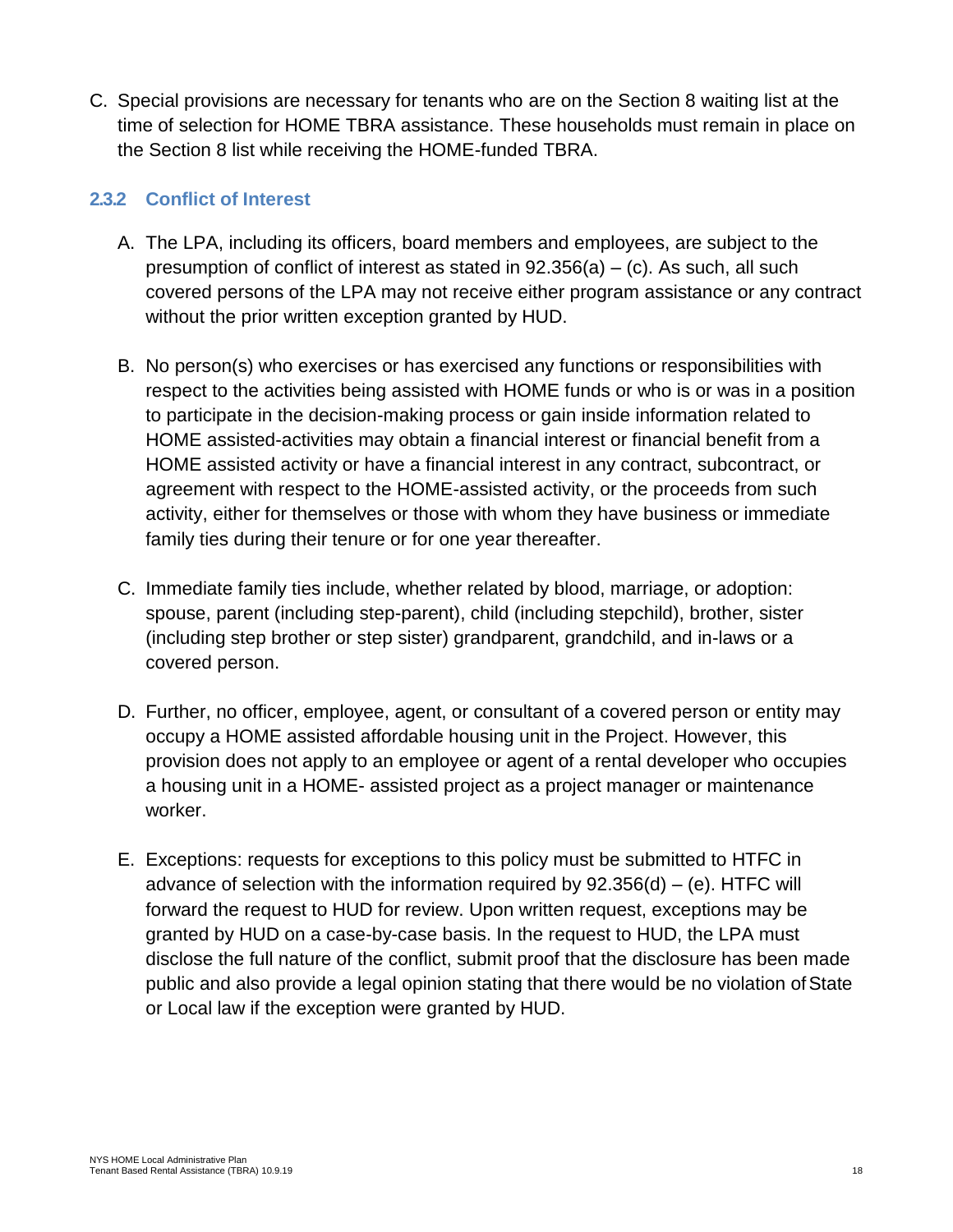### <span id="page-18-0"></span>**2.3.3 Income Eligibility**

- A. All households assisted must be under 60% of median income as defined by HUD HOME income limits posted at: [https://www.hudexchange.info/manage-a](https://www.hudexchange.info/manage-a-program/home-income-limits/)[program/home-income-limits/.](https://www.hudexchange.info/manage-a-program/home-income-limits/)
- B. Income will be determined using the Section 8 or known as the Part 5 method, defined at 92.203(b).
- C. LPAs must use the HUD CPD Income Eligibility Calculator at: [https://www.hudexchange.info/incomecalculator/.](https://www.hudexchange.info/incomecalculator/)
- D. All income sources must have at least two months of source documentation (92.203(a) (2) ) and project anticipated household income for the next 12 months.
- E. Income certifications must sign and dated.
- F. The commencement of rental assistance must occur within 6 months of the income certification or the certification must be updated.
- G. Visit [https://www.hudexchange.info/programs/home/topics/income](https://www.hudexchange.info/programs/home/topics/income-determination/#guidebooks-and-tools)[determination/#guidebooks-and-tools](https://www.hudexchange.info/programs/home/topics/income-determination/#guidebooks-and-tools) for further guidance.

#### <span id="page-18-1"></span>**2.3.4 Preferences and Priorities**

- A. Assistance can be limited to units within the identified service area of the program in the application and contract.
- B. Assistance cannot be limited to current or prior residents of the jurisdiction of the target area.
- C. Priorities or preferences for certain types of housing or household type is only permissible to the extent that:
	- i. The priority or preference does not violate nondiscrimination and fair housing requirements.
	- ii. The priority housing and household type has been identified in the application and approved by HTFC at contract execution.
	- iii. The priority or preference is fully disclosed in all program documents, advertisements and presentations.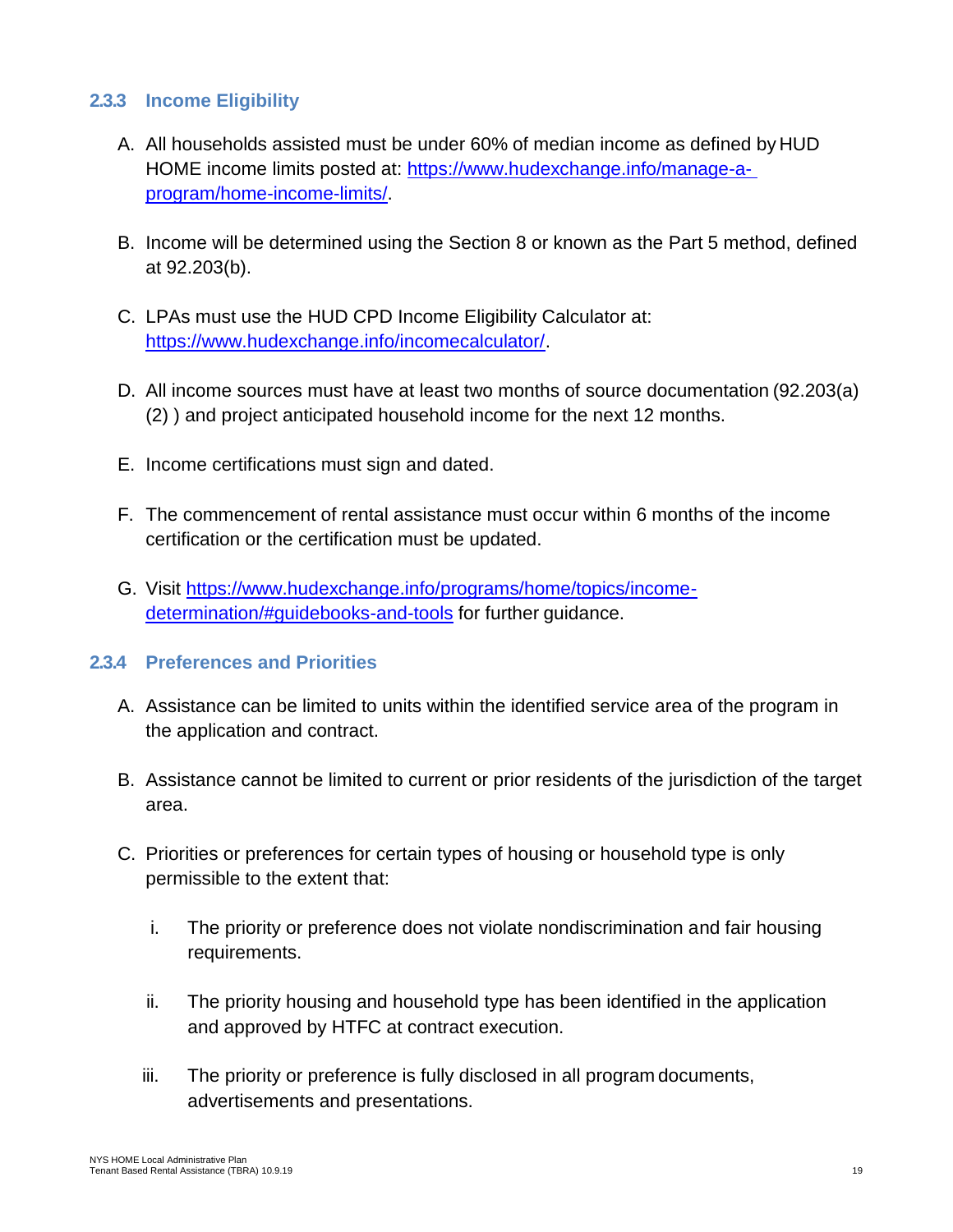- iv. The HTFC may allow LPAs to design eligible program activities that may limit beneficiaries to veterans, the elderly, the physically disabled, and/or or give preferences to persons in certain occupations, such as police officers, firefighters, or teachers.
- v. If the program elects to serve a special needs population, the LPA must have a current service provider agreement that will send direct referrals of clients to the HOME assisted program.
- vi. Any limitation or preference must not violate nondiscrimination requirements in 24 CFR 92.350.
- vii. Limiting programs or giving preferences to students or a group of all employees is not permitted.
- viii. The preference or limitation must be approved by the HTFC at contract execution.
- D. Generally, TBRA (and related services) should be made available to all persons with special needs or disabilities who can benefit from such services. However, the LPA program can limit or preference TBRA to persons with a specific disability or disabilities as follows:
	- i. The program may have a limit or preference for a specific disability if the specific category is identified in the State's consolidated plan as having unmet need and the preference is needed to narrow the gap in benefits and services received by such persons.
	- ii. The program may be designed to serve the entire community with a preference for persons with a special need(s), or the program may be designed to serve only special purpose or specific housing need(s).
	- iii. If a TBRA preference is for persons within a class or category of disability (such as persons with HIV/AIDS or chronic mental illness), the LPA cannot discriminate against persons who fall within that class based on the presence of other disabilities. The program is prohibited from requiring participation in medical or disability-related services as a condition of receiving or continuing to receive HOME TBRA.
- E. Persons who are eligible for a preference cannot be restricted from participating in any other programs of the LPA or the State, including programs that are not separate or different.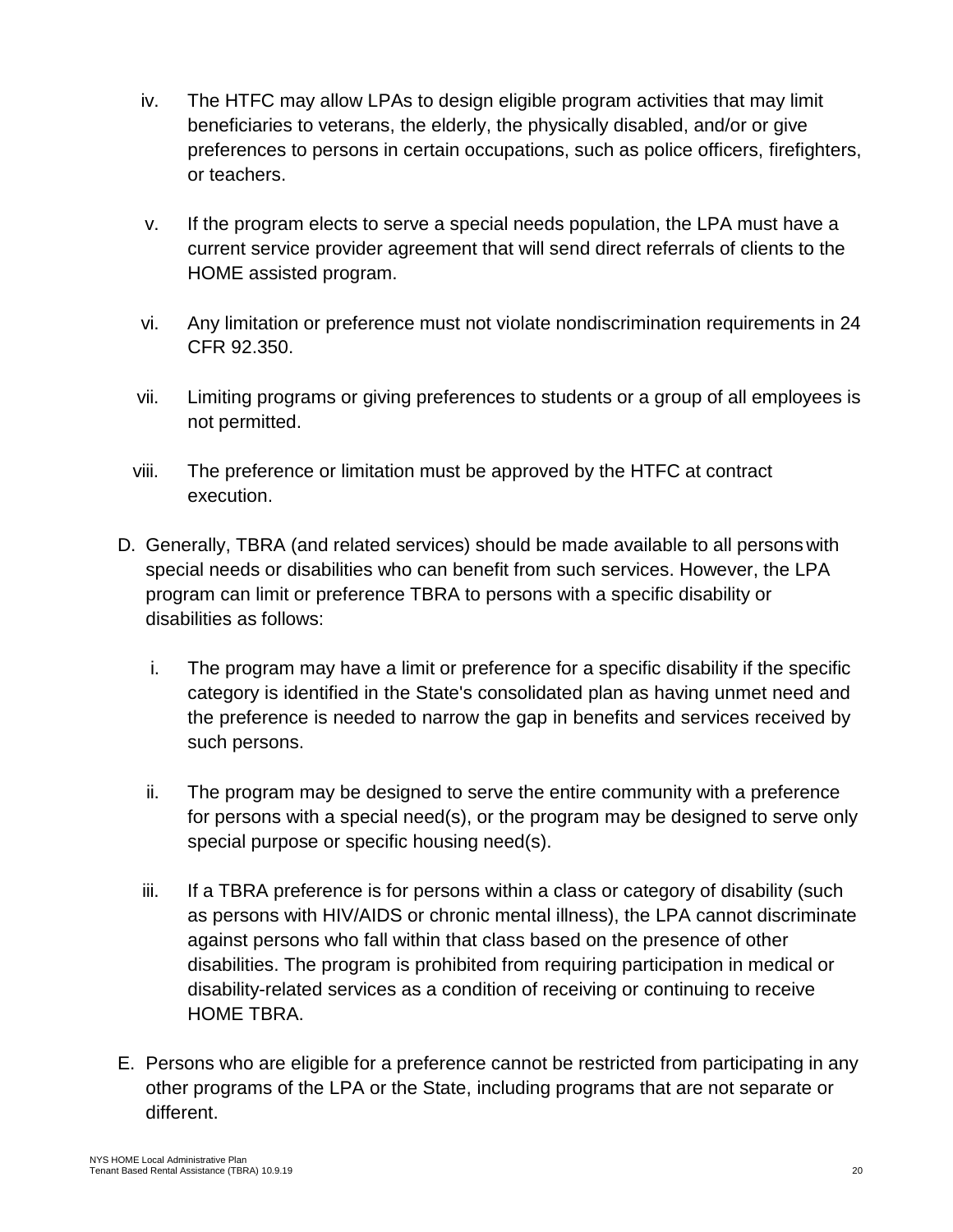## <span id="page-20-0"></span>**2.3.5 Application Intake & Waiting List**

- A. Applications must be taken in a manner that that ensures fair access, including reasonable time periods and methods of submission. Assistance must be offered to any household requesting assistance in completing the application.
- B. The method for establishing the queue and waiting lists must be disclosed in application materials and briefings.
- C. While priority or preference households may be placed on a separate waiting list, and processed according to the priority, applications must be accepted from anyhousehold within the eligible service area.
- D. Waiting lists must be updated within the last 6 months, maintained and available for inspection.
- E. Income eligibility need not be verified to place an applicant in the queue or on a waiting list. Placement on the list can be based upon the applicant's representation of income, with disclosure that income will be verified prior to the offering of assistance.
- F. LPAs may use an already established wait list from a prior program, however, all applicants must have been pre-qualified to be on the list within the past 6 months.

# <span id="page-20-1"></span>**2.4 Selection of Unit**

## <span id="page-20-2"></span>**2.4.1 Household Notification of Eligibility**

- A. Once a household is determined eligible and selected to receive TBRA assistance, the LPA must notify the household in writing and authorize the household to look for housing. The notification should contain the following:
	- i. The responsibilities of the household to select a unit
	- ii. Subsidy calculations & limits on rent.
	- iii. Unit requirements (HQS).
	- iv. Security deposit policy.
	- v. Timeline (expiration and extension policies)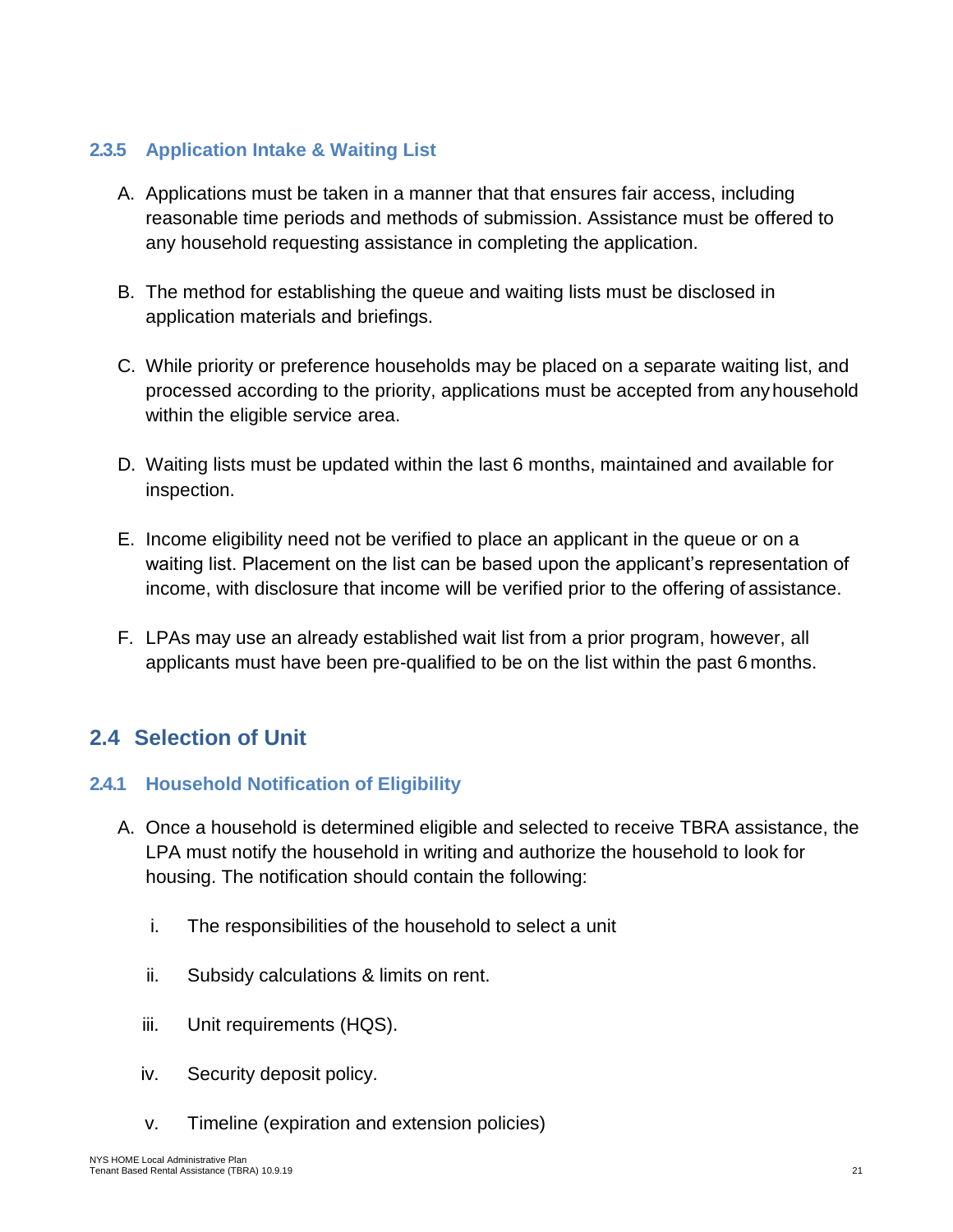- vi. The process for submission and approval of a unit
- B. The LPA should also conduct a briefing for the family and address the contents of the letter or coupon, plus guidance on:
	- i. Shopping for and selecting units
	- ii. Dealing with landlords
	- iii. Fair housing protections
- C. The LPA must limit the family to use of the tenant-based assistance within the service area of the awarded NYS HOME Local Program.
- D. The LPA must establish a deadline for the household to locate a unit.

## <span id="page-21-0"></span>**2.4.2 Request for TBRA Unit Approval**

- A. Once the household finds a unit and a landlord willing to participate in the project, the tenant submits a request for the unit to be approved and for using TBRA to rent the unit. The LPA should prepare the request form to be signed by the household and potential landlord.
- B. Prior to approval of the lease, the LPA must:
	- i. Inspect the unit to assure that Section 8 Housing Quality Standards, lead safe housing, and occupancy requirements will be met.
	- ii. Determine that the rent is reasonable and that the lease meets all requirements

# <span id="page-21-1"></span>**2.5 Property Inspection**

- A. Any TBRA unit must meet Section 8 Housing Quality Standards (HQS).
- B. This must be verified prior to occupancy by LPA inspection, and re-inspectedannually.
- C. In addition, prior to approval of the unit, it must meet the LBP, accessibilityand occupancy standards described below, as applicable.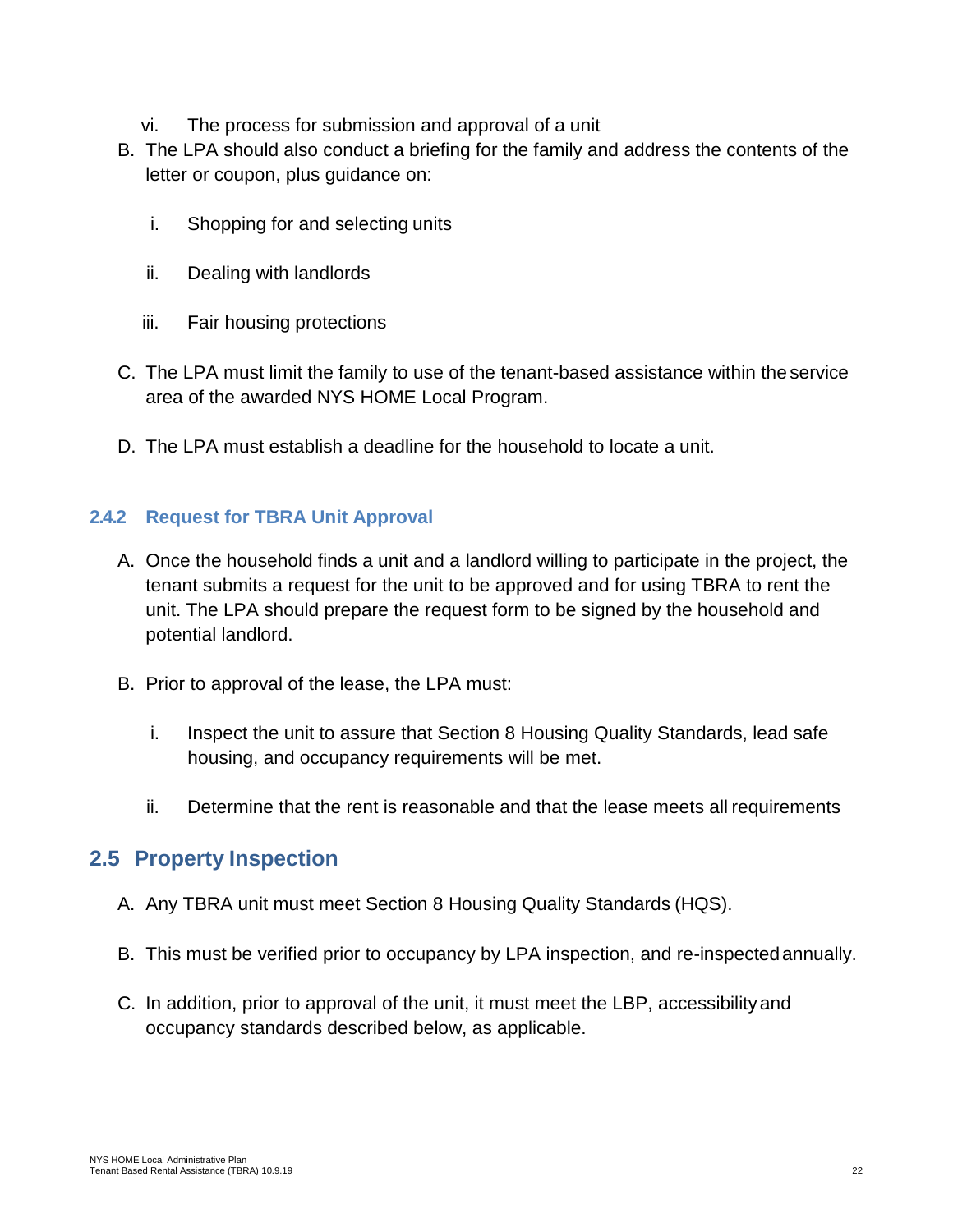## <span id="page-22-0"></span>**2.5.1 Lead Based Paint (LBP)**

- A. Pre-1978 housing assisted with HOME TBRA (and other HUD or RD funding) is subject to the HUD LBP rule at 24 CFR 35.1200 - .1225.
	- i. These requirements apply to any pre-1978 unit occupied or to be occupied by a child under the age of six.
	- ii. The LPA shall be responsible for the activities of the "designated party" under these requirements.
- B. The LPAs inspector must be trained in visual assessment, available at[:](http://www.hud.gov/offices/lead/training/visualassessment/h00101.htm) <http://www.hud.gov/offices/lead/training/visualassessment/h00101.htm>
- C. The inspector will conduct a visual assessment of all surfaces in covered areas (the dwelling unit to be occupied by a child under the age of six, common areas serving the dwelling unit, and exterior painted surfaces) for deteriorated paint.
- D. The property owner must correct any conditions identified in the HQS inspection or visual assessment including stabilization of deteriorated paint. Paint stabilization normally involves repairing the substrate, scraping, and repainting the surface. All deteriorated paint must be stabilized by properly trained or supervised workers using Lead Safe Work Practices.
- E. When work is complete, the LPA must ensure that the unit passes clearance (as defined in 35.1340) and must maintain a copy of the clearance report. Failure to obtain clearance on any unit where lead hazard reduction activities have occurred will result in disqualification of the unit.
- F. The property owner must provide the tenant (1) a disclosure of known lead paint hazards (and clearance results, if applicable), and (2) a copy of the HUD/EPA pamphlet, Protect Your Family from Lead in Your Home. This is a standard requirement of all landlords, but the LPA should collect a copy of the receipt signed by the tenant acknowledging receipt to document that disclosure has occurred.

## <span id="page-22-1"></span>**2.5.2 Accessibility to Apply for TBRA**

- D. HOME regulations require adherence to the following three regulations governing the accessibility of Federally-assisted buildings, facilities and programs: Americans with Disabilities Act (42 U.S.C. 12131; 47 U.S.C. 155,201,218, and 225.), The Fair Housing Act and Section 504 of the Rehabilitation Act of 1973.
- E. All HOME projects are subject to accessibility requirements of 92.251(b) (1) (IV).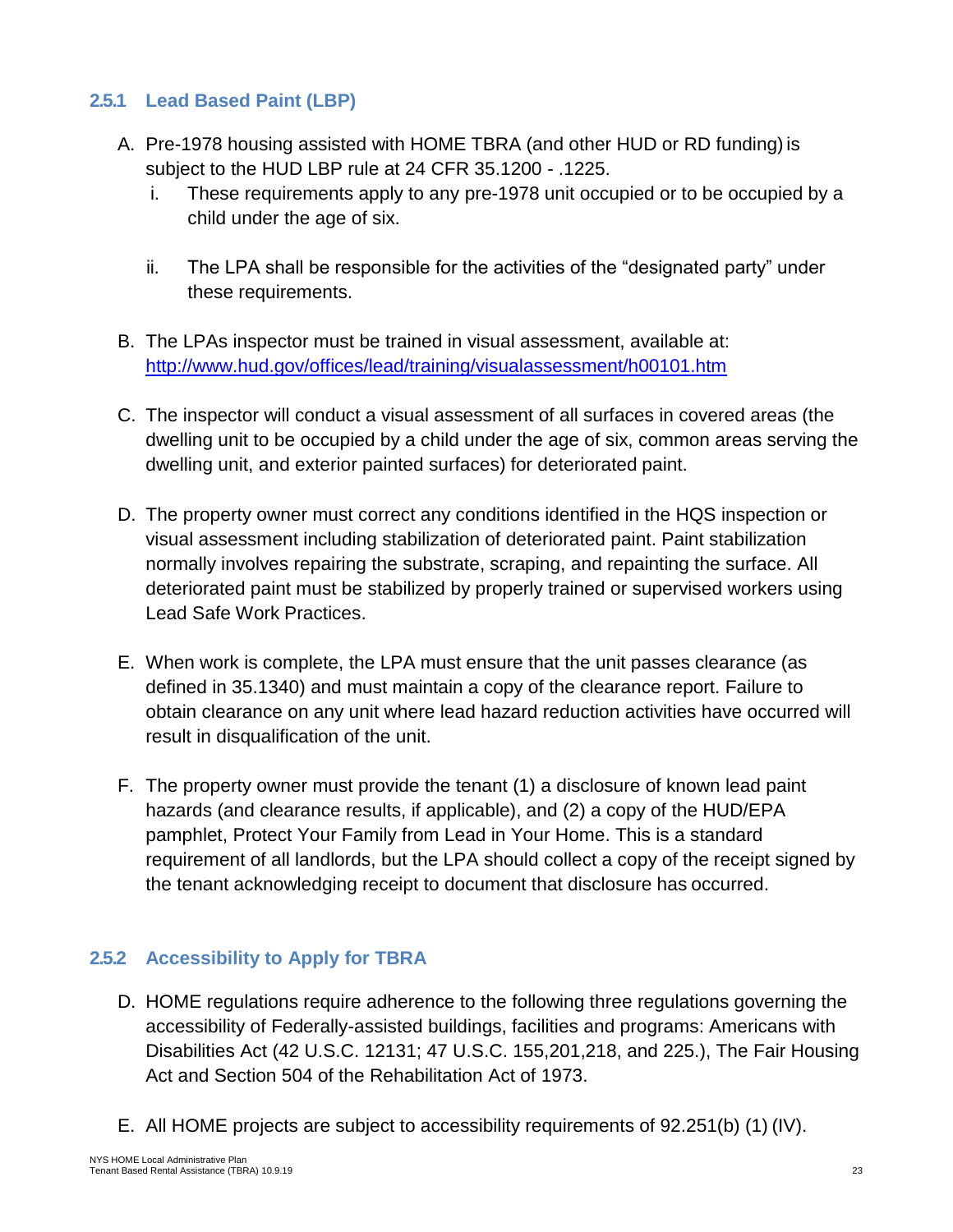- i. Reasonable accommodations are required to make the program accessible to persons with disabilities, including affirmative outreach, accessible office locations and assistance with applications.
- ii. Reasonable accommodations and reasonable modifications are required for households with *accessibility* needs. Program funds may be used to make such modifications, as long as the entire unit will meet HQS and program property standards upon completion.

## <span id="page-23-0"></span>**2.5.3 Occupancy Standards**

- A. LPAs must develop local occupancy standards that specify the number of bedrooms needed by households of various sizes and composition.
	- i. The HQS standard is two persons per bedroom or sleeping area, but also takes into account the age, sex and medical needs of the household members.
	- ii. A household may elect a larger unit than indicated by the standards, but the LPA is not required to provide increased assistance to provide for the additional costs of a larger unit.
	- iii. Fair housing rules permit a household to elect a smaller unit than indicated by the standards, provided it does not result in seriously overcrowded conditions.

# <span id="page-23-1"></span>**2.6 Unit Approval**

## <span id="page-23-2"></span>**2.6.1 Rent**

- A. The rent must be reviewed against the program standard defined in this Plan for compliance and reasonableness.
	- i. For the Voucher model, the payment standard is used to determine the assistance amount prior to unit selection, and the rent must only be reviewed for reasonableness.
- B. The LPA must review the rent against comparable unassisted units, and disapprove a lease if the LPA determines the rent is not reasonable based on rents that are charged for comparable unassisted rental units.
	- i. If security or utility deposit assistance is provided, the determination must be made that the deposits are reasonable. Security deposits should not exceed two months of rent.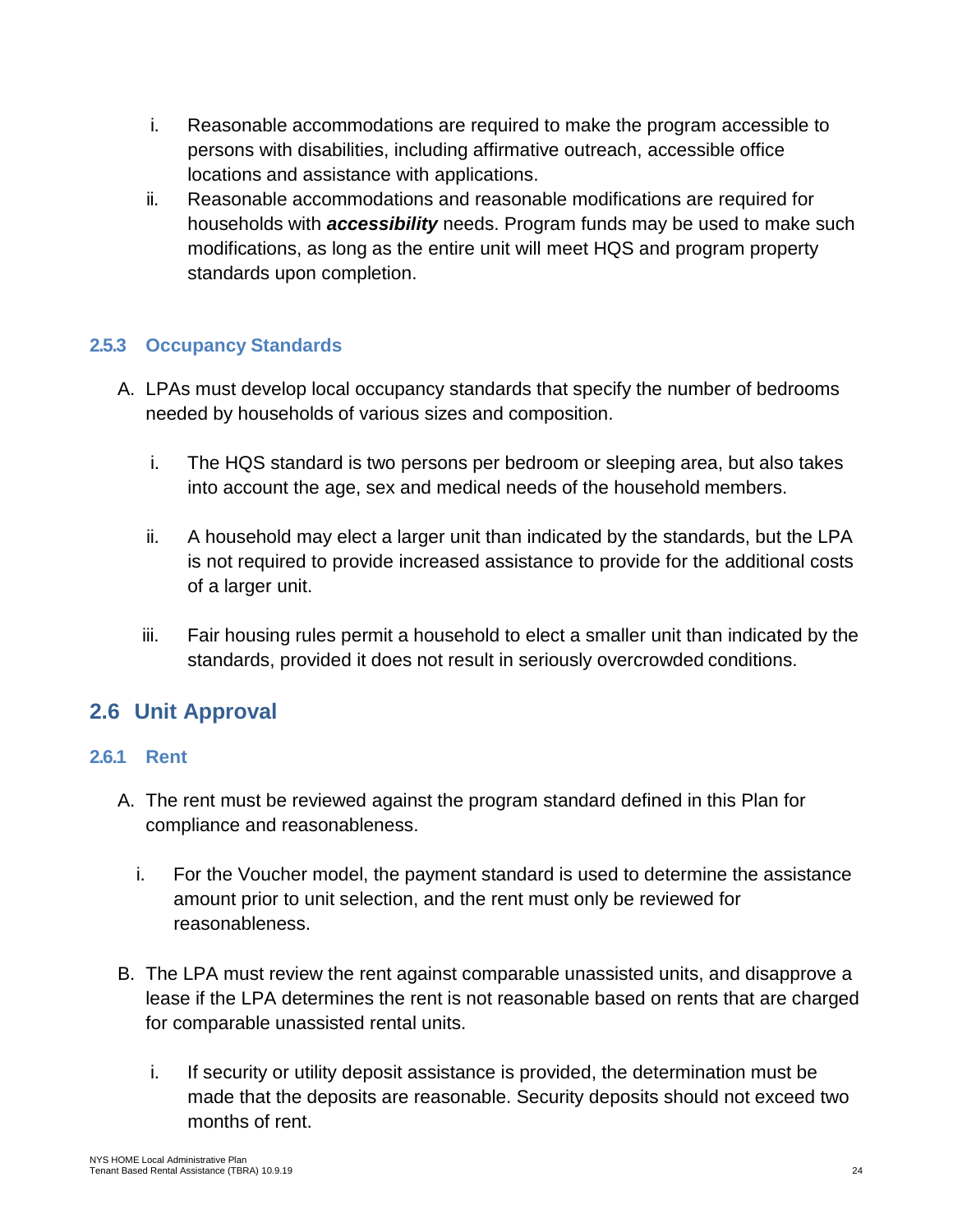#### <span id="page-24-0"></span>**2.6.2 Lease and Tenant Protections**

- A. Once the unit has been approved, the tenant and the owner must enter into a lease.
- B. The LPA must provide required language regarding the HOME Program as an addendum to the owner's lease.
- C. The lease between the landlord and the tenant may not contain certain prohibited lease provisions as described in 24 CFR 92.253.
- D. The lease must be in effect for at least one year, unless otherwise agreed upon by the tenant and landlord for a lease less than one year.
- E. The lease must contain a provision for 30 day notice to terminate tenancy or increase rent.
- F. The LPA must establish written standards for when a landlord may elect to terminate or refuse to renew the lease of a TBRA household. These standards must also be included in the lease and in the contract between the LPA and the tenant.

#### <span id="page-24-1"></span>**2.6.3 Project Environmental Clearance**

A. As noted previously in this Plan, prior to the commitment of any funds to a HOMEassisted project, the Tier 2 clearance must be approved by HTFC.

#### <span id="page-24-2"></span>**2.6.4 Execution of the Contract with Owner**

- A. The LPA and the owner will enter into an agreement in which the owner agrees to comply with the HOME rules and the LPA agrees to pay the TBRA share of rent.
- B. The term of the rental assistance contract may not exceed 24 months, but may be renewed, subject to the availability of HOME funds at the time of renewal.
	- i. The term of the rental assistance contract must begin on the first day of the term of the lease.
	- ii. The rental assistance contract between the LPA and the owner must terminate on termination of the lease.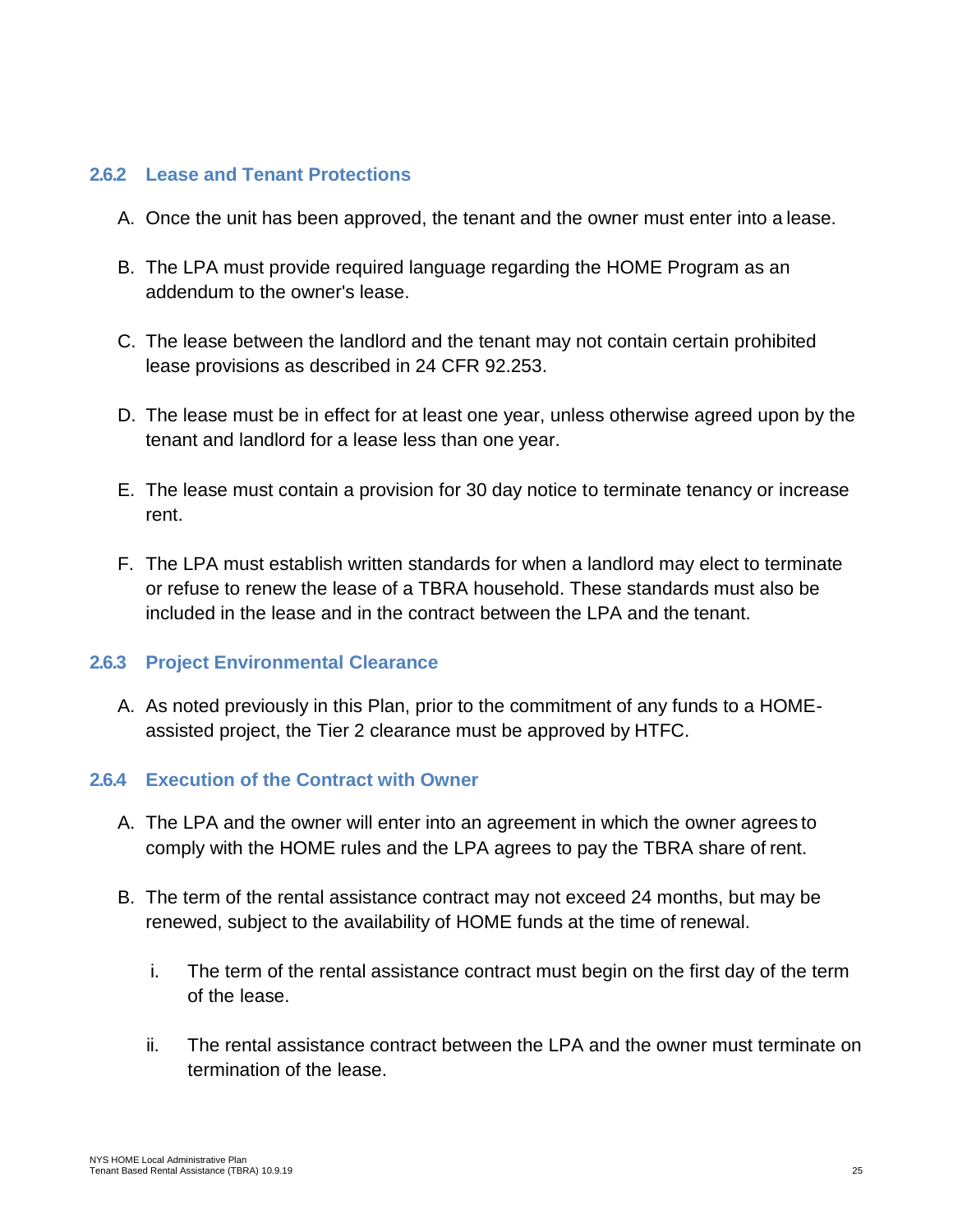# <span id="page-25-0"></span>**2.7 Project File Documentation andApproval**

A. Required project documentation is specified in the Program Project File Checklist available on the website and contained in this Plan.

### <span id="page-25-1"></span>**2.7.1 First File Review by OCR**

- A. Prior to the first project set-up and initial project draw, the LPA will assemble all required documentation as specified on Initial File Submission Checklists and submit to OCR for review. OCR will review the documentation and require any corrections prior to initial project setup. If the first file submission is acceptable, no further documentation submissions will be required for subsequent projects.
- B. The Initial File Submission Checklist is below and is located on the HCR HOME Program website.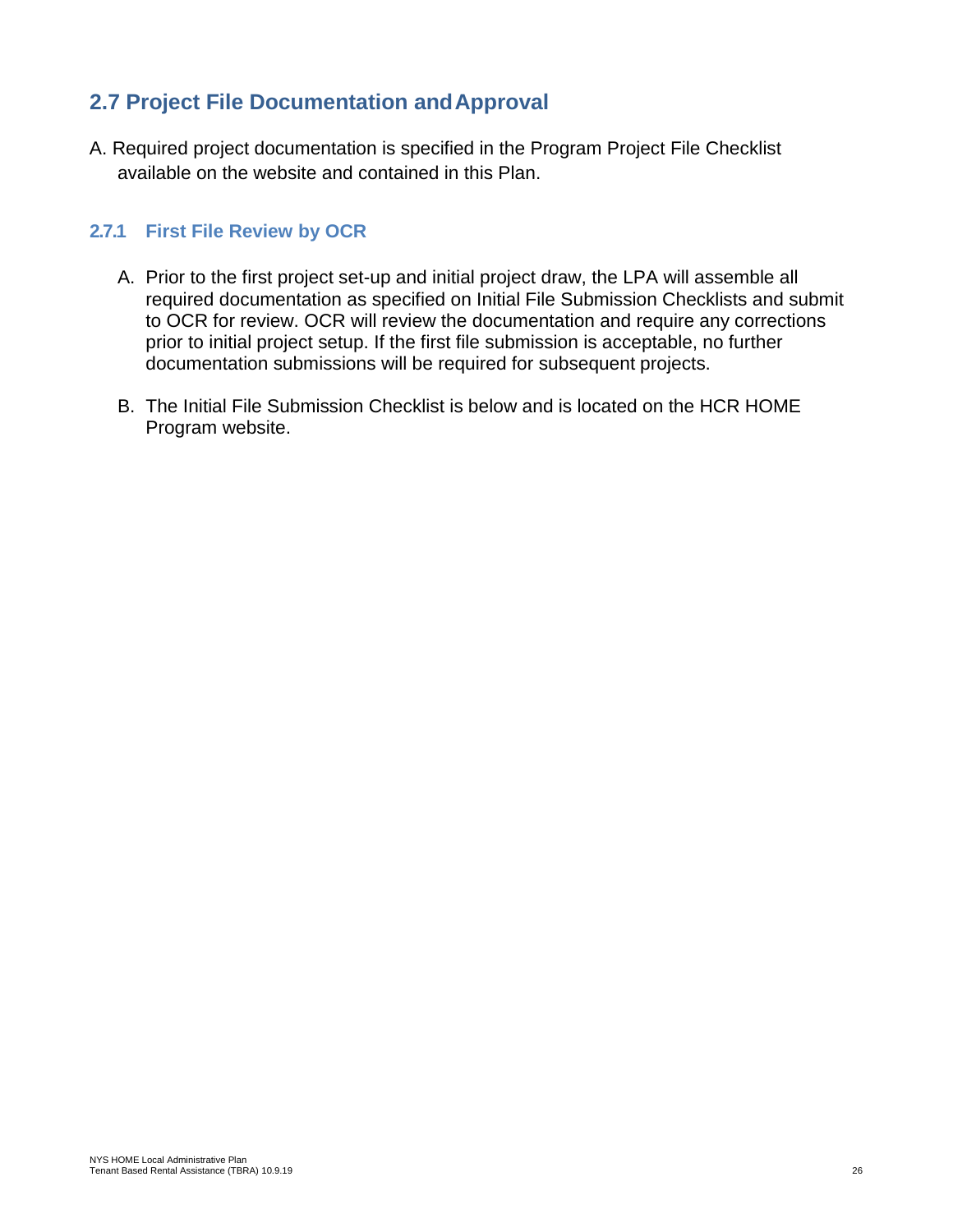## **HOME LPA TBRA Project Initial File Submission Checklist**

**SHARS: Project Address:**

| <b>File</b>                                                                                                     | <b>Submitted</b> | <b>HTFC Review Notes</b> |
|-----------------------------------------------------------------------------------------------------------------|------------------|--------------------------|
|                                                                                                                 |                  |                          |
| <b>Part 1: Submitted at Project</b><br><b>Setup</b>                                                             |                  |                          |
| <b>TBRA Set Up Form</b>                                                                                         |                  |                          |
| <b>Tier 2 Site-specific Statutory</b><br><b>Checklist</b>                                                       |                  |                          |
| HH income eligibility certification &<br>documentation                                                          |                  |                          |
| <b>TBRA</b> assistance offer                                                                                    |                  |                          |
| Unit inspection & approval                                                                                      |                  |                          |
| Rent determination -<br>reasonableness, utility allowance,<br>assistance payment, tenant<br>payment calculation |                  |                          |
| <b>Executed owner contract</b>                                                                                  |                  |                          |
|                                                                                                                 |                  |                          |
|                                                                                                                 |                  |                          |

LPA Signature Date

HTFC Reviewer Date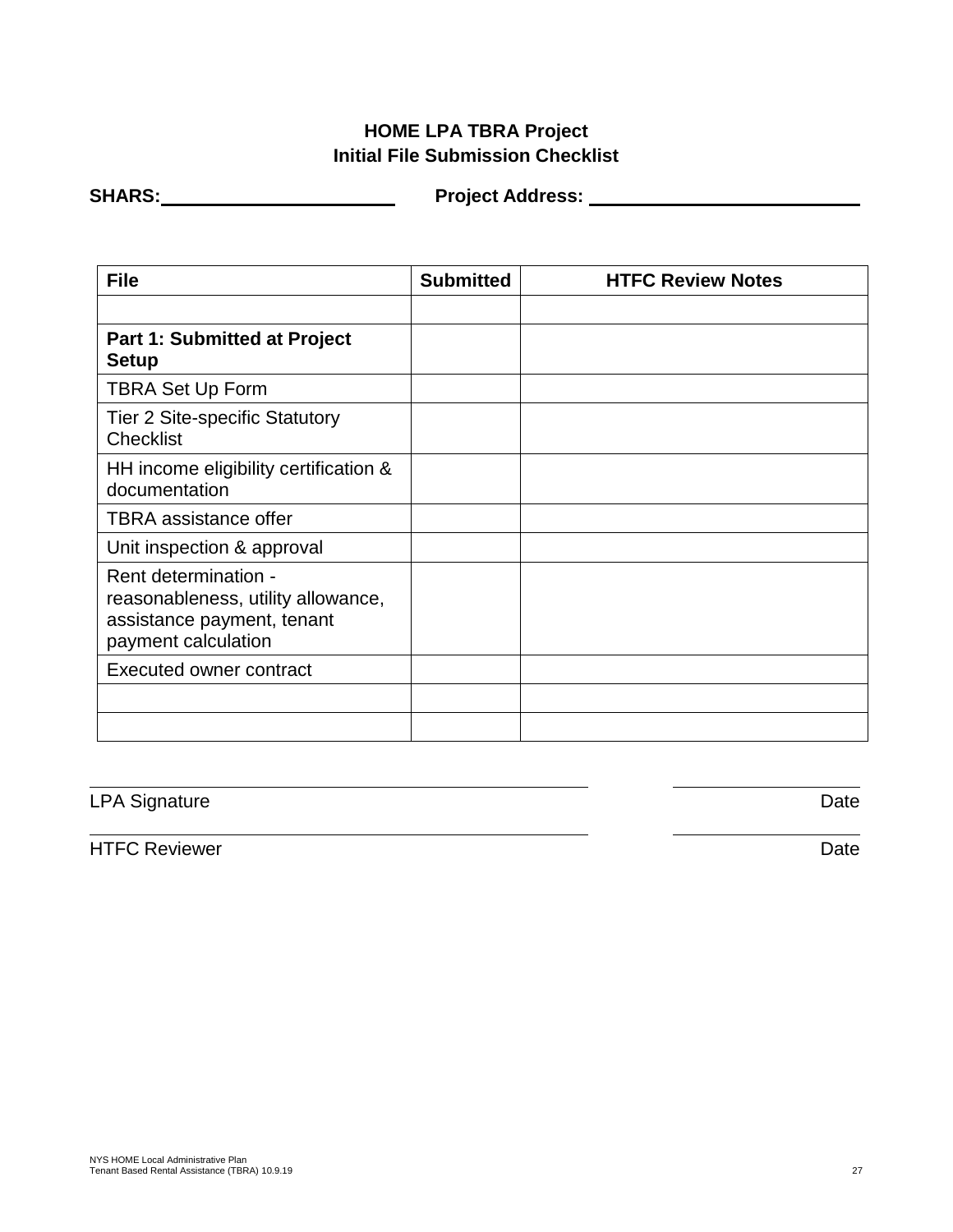### <span id="page-27-0"></span>**2.8 Contract Renewals**

- A. TBRA assistance is limited to two years at a time.
- B. However, household income eligibility and unit condition must be reassessed annually, and any changes in rent must be approved. Usually, these determinations coincidewith renewal of an annual lease.

#### <span id="page-27-1"></span>**2.8.1 Income Recertification**

- A. The incomes of households receiving rental assistance must be re-examined at least annually using source documentation. The LPA must re-evaluate family income, size and composition.
- B. Assistance must be terminated if the tenant's income goes above the Section 8 lowincome limit (with reasonable notice to the tenant and landlord.)
- C. The LPA should establish a policy for interim (less than one year) recertification's if the household's income changes. Interim actions are not required by the rule.

#### <span id="page-27-2"></span>**2.8.2 Unit Re-inspection**

- A. Prior to renewal of an assistance contract, the LPA must conduct an annual inspection to ensure that the unit still meets Section 8 Housing Quality Standards, and annually verify that the unit is appropriate for the household in order to meet the occupancy standard. Inspections standards are the same as for the original inspection, as described in Section 2.5.
- B. If HQS standards are not met, the LPA must give owners a reasonable period of time to correct the deficiency and provide evidence of the corrective action.
	- If the violation is not corrected, the LPA should take actions provided in the assistance contract to terminate.

#### <span id="page-27-3"></span>**2.8.3 Rent Adjustments and Lease Renewals**

- A. Owners may adjust rents as leases are renewed (generally on an annual basis), unless they have agreed to a two-year lease.
- B. HTFC must review and approve rent increases by landlords renting to TBRA tenants.
	- i. The LPA must also re-determine the applicable utility allowance in effect at the time of lease renewal/rent adjustment.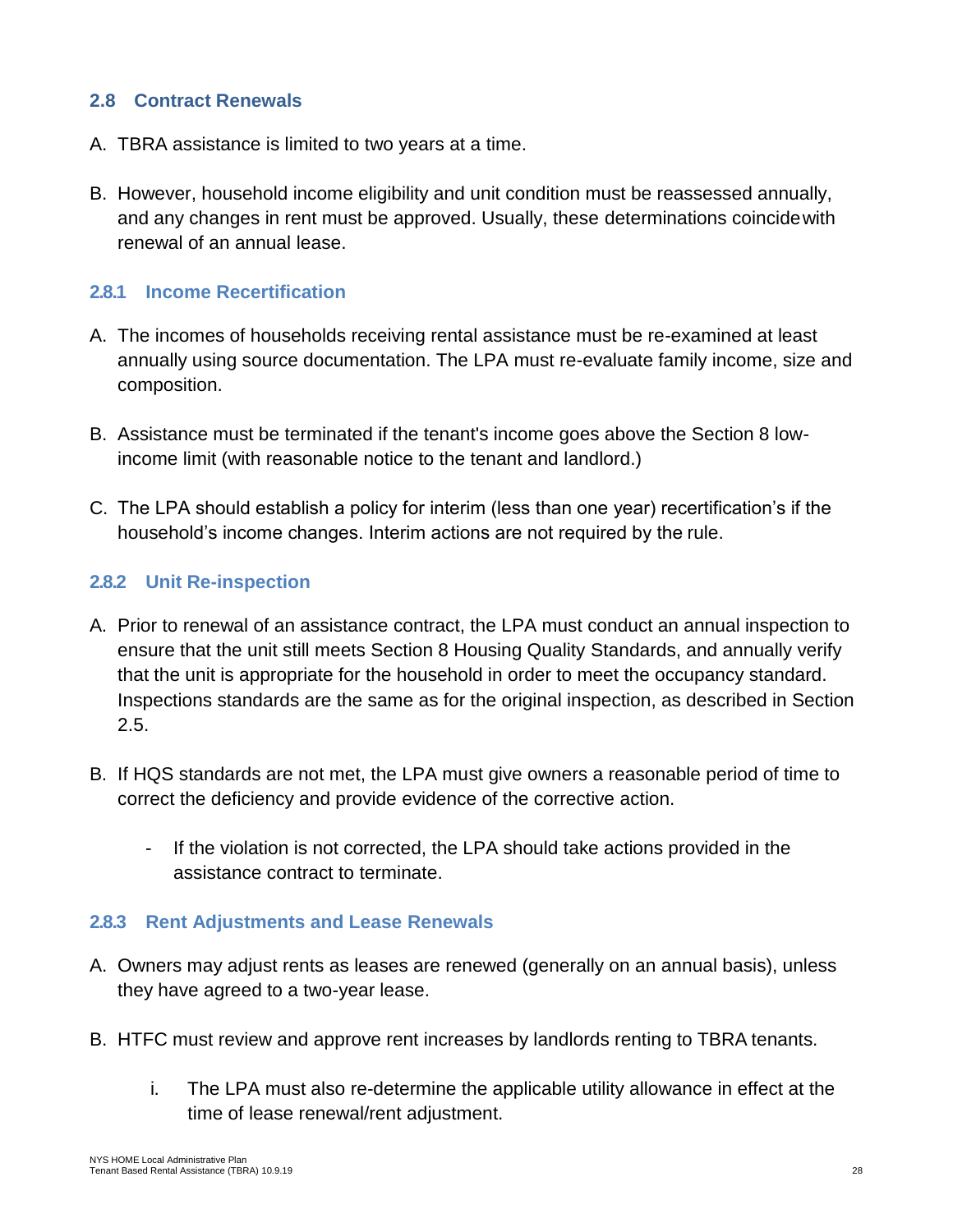ii. HTFC must reject a lease if the rent is not reasonable, based on rents that are charged for comparable unassisted rental units.

### <span id="page-28-0"></span>**2.8.4 Housing Assistance Contract Renewal**

A. The TBRA assistance must be adjusted based on the approved changes to rents and utility allowances, based on the circumstances and limits in effect at the time of recertification.

# <span id="page-28-1"></span>**2.9 Move Outs & Terminations**

- A. A tenant may elect to move or not renew.
- B. If the tenant elects to move, the assistance is portable, but the tenant and new landlord must be advised of the remaining term of the assistance (which would be less than 2 years.)
- C. The LPA must have standards for a landlord-initiated termination of tenancy. The standards must adhere to non-performance of tenancy obligations and avoid terminations that are inconsistent with fair housing laws.
	- i. If the household is evicted for cause, the LPA must determine whether assistance will also be terminated or available to the household in a new unit.

# <span id="page-28-2"></span>**2.10 Renewal beyond 2 Years**

A. While the initial term of the rental assistance commitment may not exceed 24 months, assistance may be renewed subject to the availability of HOME funds at the time of renewal.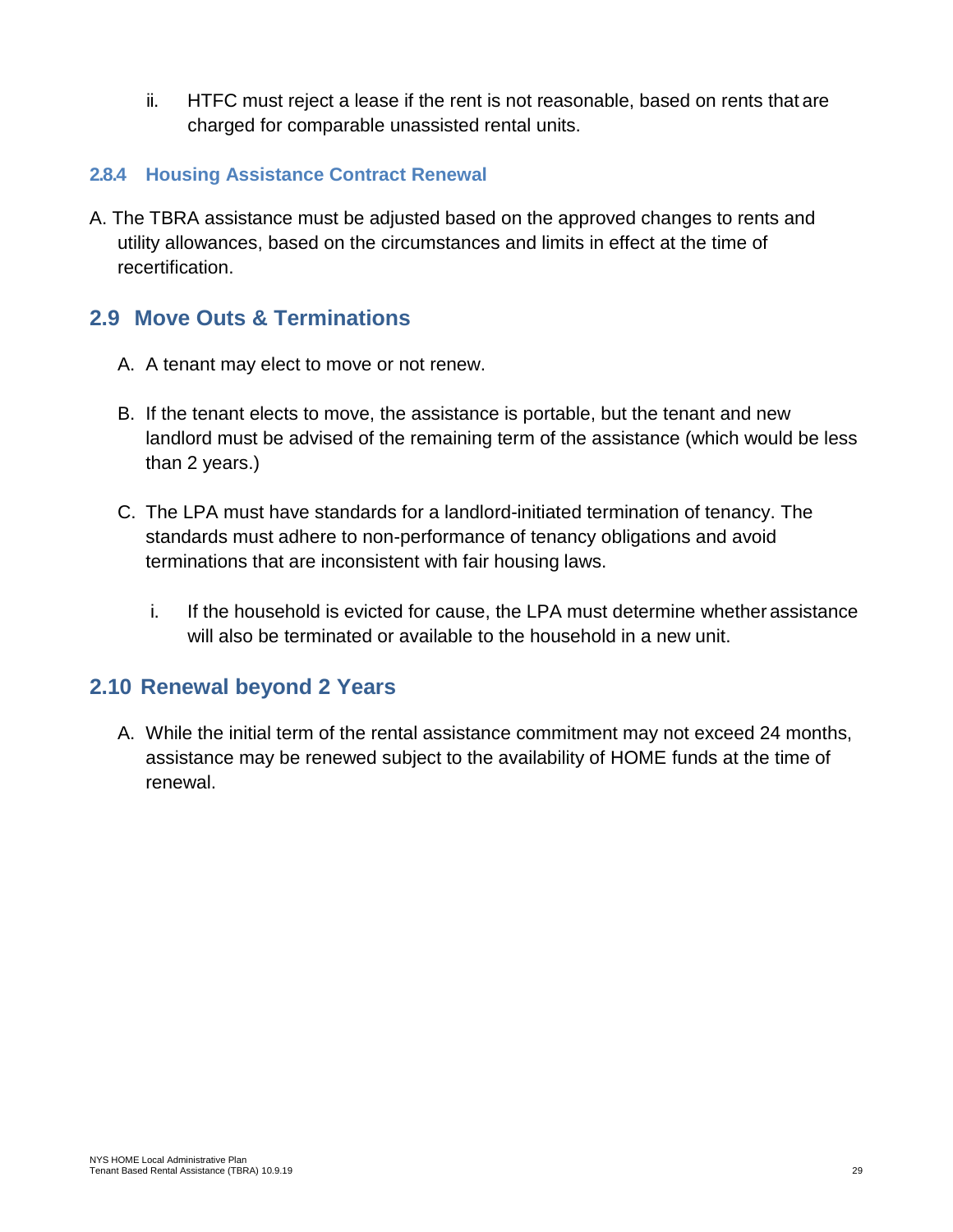# <span id="page-29-0"></span>**3 Financial Management**

# <span id="page-29-1"></span>**3.1 Uniform Administrative Requirements for Financial Management**

- A. LPAs must have financial management systems that meet uniform federal administrative requirements (now restated at 2 CFR 200.301 - .316) that:
	- i. Provide effective control over and accountability for all funds, property and other assets.
	- ii. Identify the source and application of funds for federally-sponsored activities including records and reports that verify the eligibility, reasonableness, allowability and allocability of costs.
	- iii. Permit the accurate, complete and timely disclosure of financial results in accordance with HUD reporting requirements or, for sub recipients, grantee reporting requirements
	- iv. Minimize the time elapsing between the transfer of funds from the U.S. Treasury and disbursement by the grantee or sub recipient.
	- v. The LPA shall comply with the Uniform Administrative Requirements as set forth in 2 CFR Part 200 and the Uniform Administrative Requirements, Cost Principals and Audit Requirements and as described in 24CFR Part 92.205, as applicable and as may be amended from time to time.
- B. The financial management standards should provide for:
	- i. Internal Controls The combination of policies, procedures, job responsibilities, personnel and records that together create accountability in an organization's financial system and safeguard its cash, property and other assets.
	- ii. Budget Controls procedures to compare and control expenditures against approved budgets.
	- iii. Accounting Records records that sufficiently identify the source and application of HOME funds provided.
	- iv. Cash Management procedures in place to minimize the amount of time that elapses between receipt of HOME funds and the actual disbursement of those funds.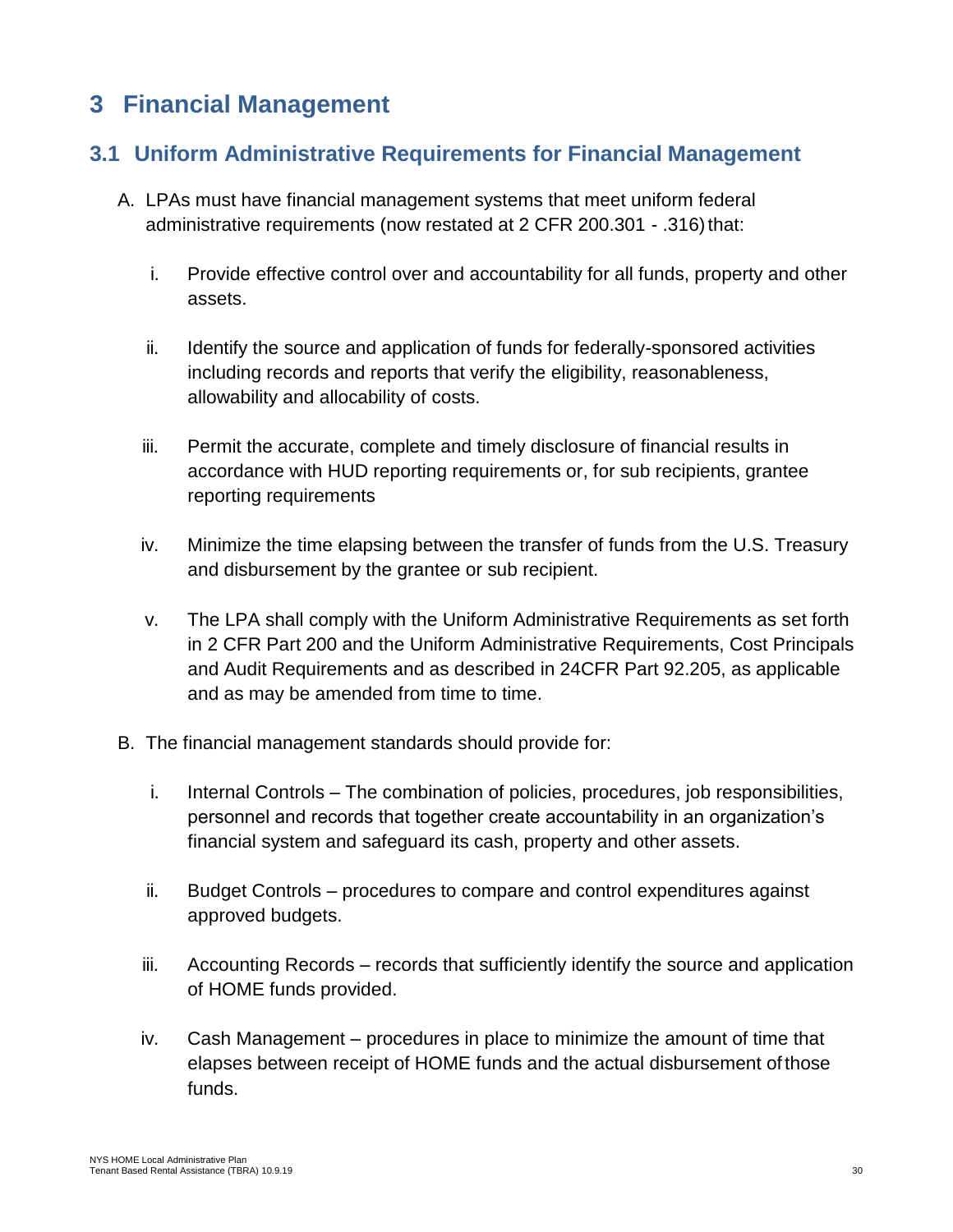## <span id="page-30-0"></span>**3.2 Disbursements and IDIS**

- A. The LPA shall not request disbursement of funds under the contract until the funds are needed for payment of eligible costs, meaning that the cost has occurred prior to billing HOME Local. Advances of funds are not permitted.
- B. The amount of each request shall be limited to the amount needed to pay such costs incurred.
- C. Payments of funds under the contract are also subject to the LPAs compliance with the requirements of IDIS or any other similar or successor system used by HUD and all further documentation which may be demanded by HTFC related to any request for funds.
- D. HTFC will not disburse funds if the LPA is in default of any of the provisions of the contract.
- E. The LPA shall commit all funds within 12 months of the start date of the contract and expend all funds within 24 months of the start date of the contract.
- F. The LPA must submit an Authorized Signature Form prior to contract execution; the form is available on the HCR HOME Program website.
- G. Disbursement requests must be submitted in compliance with the instructions available on the HCR HOME Program website.
- H. The NYS HOME Local Program will not pay for work that has not been completed; no advance or up-front payments will be permitted.
- I. Request for payment of administrative funds must be within 15% of project cost expenditure.
- J. IDIS Integrated Disbursement Information System requirements:
	- i. LPAs must ensure unit completion in IDIS and are required to submit the project completion report and documentation the unit meets HQS, along with the request for final payment.
	- ii. The IDIS Red Flag Report details infrequent draw status, final draw for 30 days or more, auto cancellation pending within 30 days, auto cancellation pending within 90 days and auto cancelled within the past year. LPAs must respond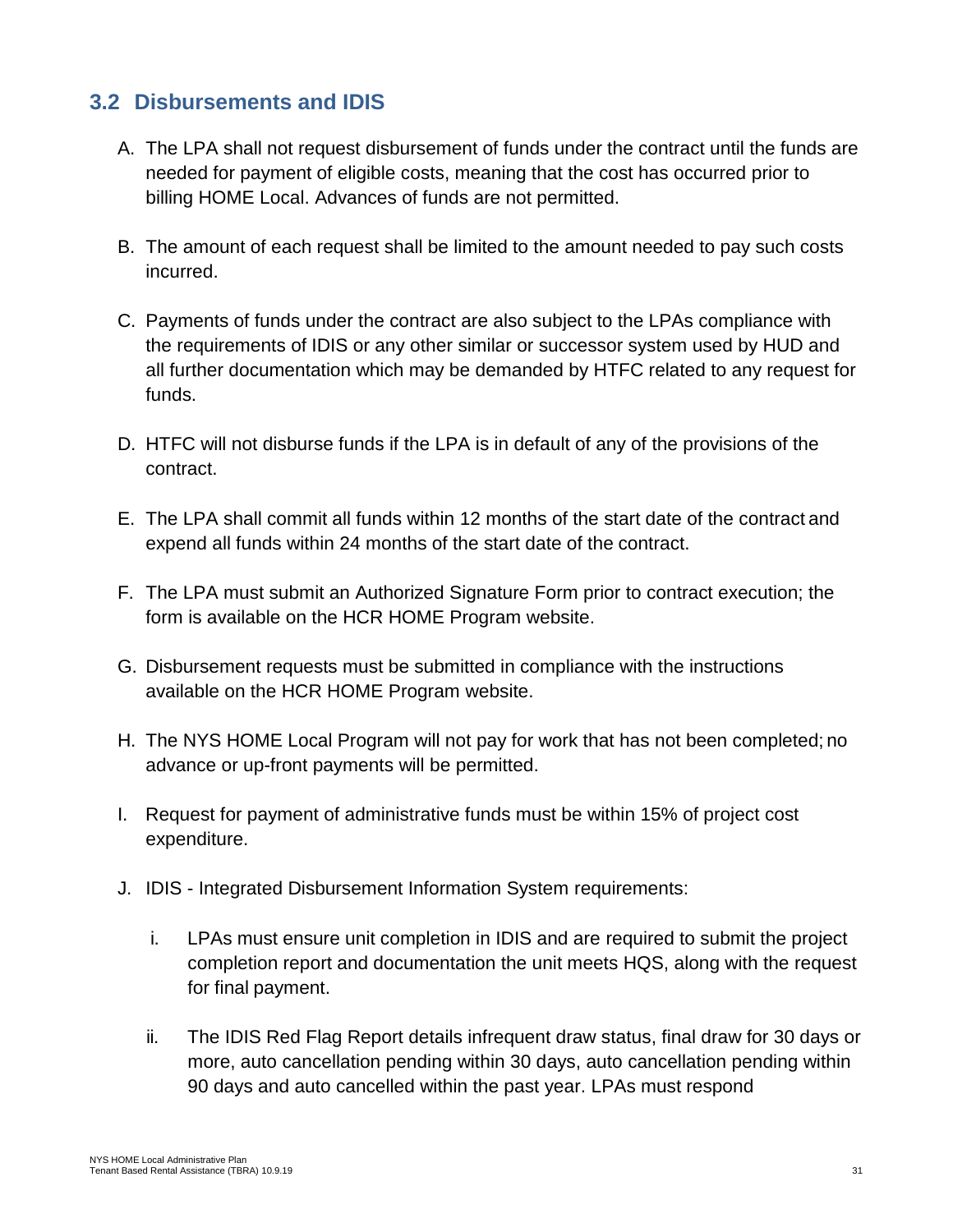immediately to their HOME Local Program Manager requests to resolve issues and remove red flagged units from the report.

iii. Due to IDIS automatically cancelling projects in the system for no activity, LPAs should not set up units in IDIS unless the TBRA assistance is ready to begin and a qualified tenant has an LPA approved rental unit to begin renting and/or the LPA is ready request the first disbursement.

## <span id="page-31-0"></span>**3.3 Match**

- A. HOME has a program match requirement of 25% of the HOME funds expended that must be provided as permanent contributions from non-federal sources. Information on eligible sources of match and the amount required to be matched in the awarded contract is available on the HCR HOME Program website.
- B. Match must be reported on the required bi-annual report to HTFC.

# <span id="page-31-1"></span>**3.4 Program Income**

- A. Program income is any funds received by the LPA from a HOME investment.
- B. All program income, proceeds, unexpended funds, recaptured funds or other assets, interest income or other income deriving from funds provided pursuant to the program that are received by the LPA shall be returned to the HTFC within 30 days of receipt and will be reallocated for HOME eligible activities according to the State's Action Plan.
- C. The LPA shall furnish financial records detailing all program income and must remit all program income to the HTFC.
- D. All program income must be reported on the bi-annual report form.

# <span id="page-31-2"></span>**3.5 Audit**

- A. LPAs that expend more than \$750,000 in federal funds (not limited to HOME) are subject to the audit requirements at 2 CFR 200.501 - .512 (formerly A-133.).
- B. The LPA must notify HTFC within 60 days of the end of its fiscal year whether or not if it is subject to this requirement using the Federal Assistance Expenditure Form available on the HCR HOME Program website.